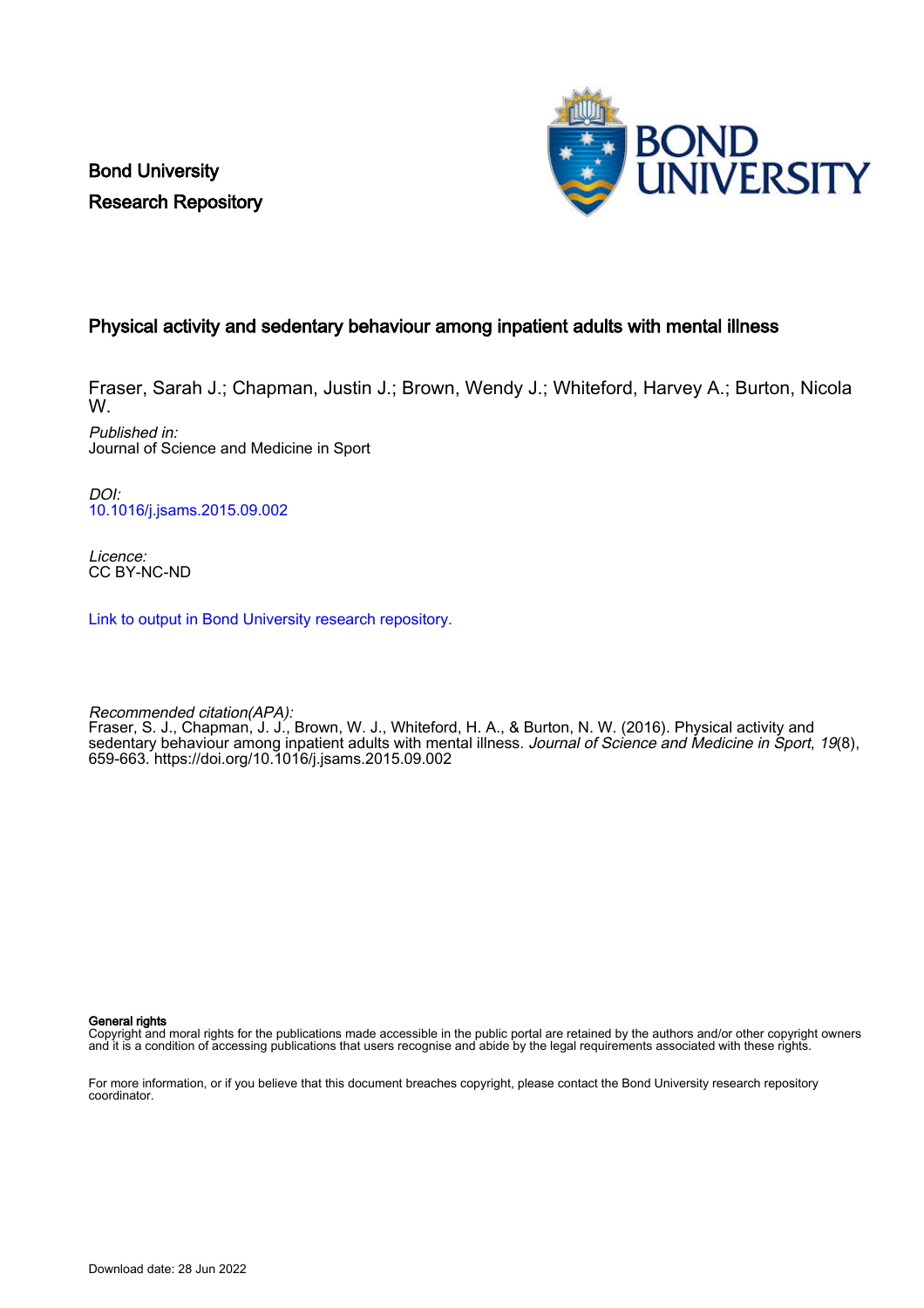| $\mathbf{1}$            | Title: Physical activity and sedentary behaviour among inpatient adults with mental illness                                           |
|-------------------------|---------------------------------------------------------------------------------------------------------------------------------------|
| $\boldsymbol{2}$        |                                                                                                                                       |
| $\sqrt{3}$              | Authors: Sarah J Fraser <sup>1</sup> , Justin J Chapman <sup>1</sup> , Wendy J Brown <sup>1</sup> , Harvey A Whiteford <sup>2</sup> , |
| $\overline{\mathbf{4}}$ | Nicola W Burton <sup>1</sup>                                                                                                          |
| $\bf 5$                 |                                                                                                                                       |
| $\boldsymbol{6}$        | Affiliations: <sup>1</sup> The University of Queensland, School of Human Movement and Nutrition                                       |
| 7                       | Sciences, Brisbane, Australia; <sup>2</sup> The University of Queensland, School of Public Health,                                    |
| $\bf 8$                 | Brisbane, Australia.                                                                                                                  |
| $\boldsymbol{9}$        |                                                                                                                                       |
| 10                      | Corresponding Author: Sarah J Fraser <sup>1</sup> , s.guthrie@uq.edu.au                                                               |
| 11                      |                                                                                                                                       |
| 12                      | <b>Word Counts</b>                                                                                                                    |
| 13                      | Abstract: 201                                                                                                                         |
| 14                      | Document text: 2865                                                                                                                   |
| 15                      | Number of tables: 3                                                                                                                   |
| 16                      | Number of figures: 0                                                                                                                  |
| 17                      |                                                                                                                                       |
| 18                      |                                                                                                                                       |
| 19                      |                                                                                                                                       |
| 20                      |                                                                                                                                       |
| 21                      |                                                                                                                                       |
| 22                      |                                                                                                                                       |
| 23                      |                                                                                                                                       |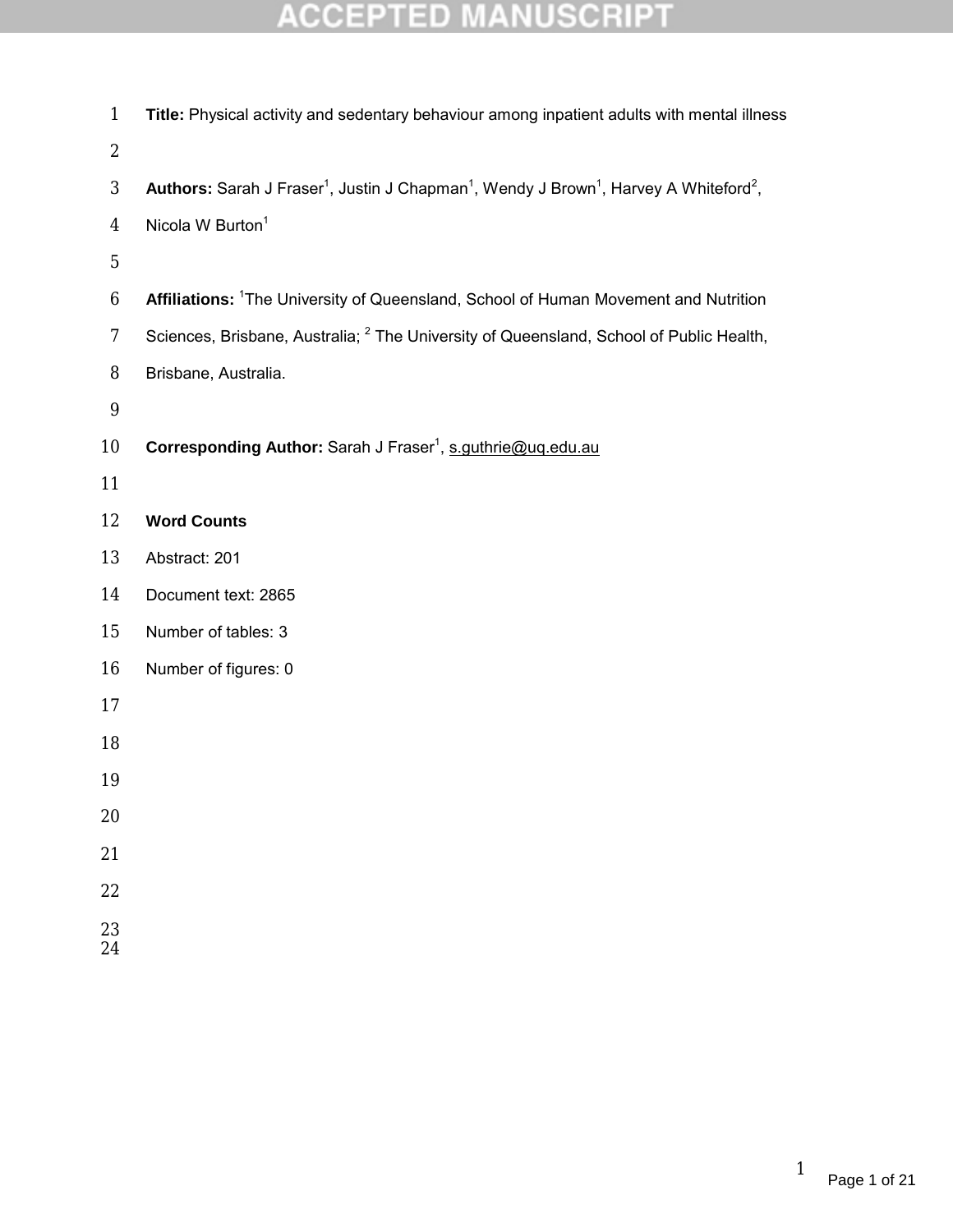- **Title:** Physical activity and sedentary behaviour among inpatient adults with mental illness
- **ABSTRACT**
- 
- **Objectives:** The aim of this study was to assess levels and patterns of physical activity and
- sedentary behaviour among inpatient adults with mental illness.
- **Design:** Cross-sectional
- **Methods:** 101 participants completed questionnaires on time spent in walking, moderate-
- and vigorous- intensity activity in the past week and domain specific sitting time on a usual
- weekday and weekend day. 36 participants also provided valid accelerometry data.
- Regression analyses were used to explore associations between MVPA and sedentary
- behaviour and explanatory variables of gender, age, education, body mass index and
- psychological distress.
- **Results:** Self-report data indicated median of 32 minutes/day (IQR: 14.46–85.71) in
- weighted MVPA and a median of 761 minutes/day (12.7 hours) (IQR: 552.43–917.14) in
- sedentary behaviour. Accelerometry data indicated an average of 115 minutes/day in light
- activity, 37 minutes/day in MVPA and 664 minutes/day (11.1 hours) in sedentary behaviour.
- Bivariate analyses indicated no significant associations between explanatory variables and
- MVPA and sedentary behaviour.
- **Conclusions:** Inpatient adults with mental illness can be physically active, with walking
- comprising the major component of MVPA time. Inpatient adults with mental illness spend a
- significant amount of time sitting; intervention strategies could focus on reducing the time
- spent sitting in general relaxation and doing nothing.
- 
- **Keywords:** Mental health, physical activity, sedentary behaviour, accelerometers
- 
- 
-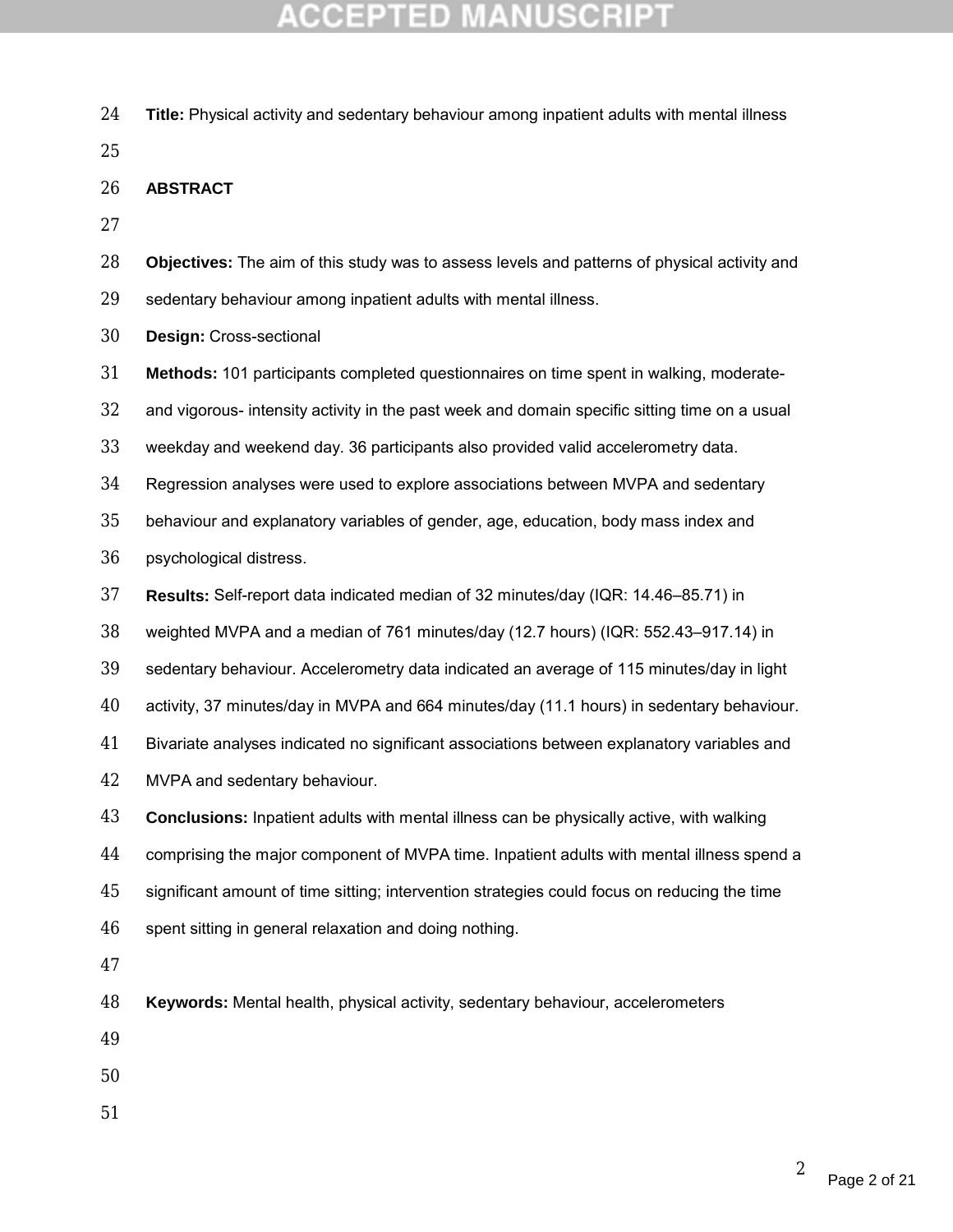#### **INTRODUCTION**

 The life expectancy of adults with mental illness is worse than that of the general population 54 and is largely due to poor physical health status<sup>1,2</sup> including obesity, type two diabetes 55 mellitus, hypertension, dyslipidemia and cardiovascular disease $3.4$ . Low levels of physical 56 activity  $5^6$  and high levels of sedentary behaviour<sup>7,8</sup> may contribute to these poor health outcomes and reduced life expectancy<sup>2</sup>.

 Studies on physical activity and sedentary behaviour of adults with mental illness have 60 predominantly been carried out in community settings<sup>9-11</sup> or subsumed in population-based surveys<sup>12</sup>. One Australian survey reported that 64.5% of a sample of 1,825 people with 62 psychoses were active<sup>12</sup>, and another reported that 49% of 150 adults with schizophrenia achieved >150 minutes of physical activity, with 44% of these achieving at least five 64 sessions<sup>11</sup>. However, data from the 2007-2008 Health Survey of Australia indicated that adults who had high or very high levels of psychological distress were less likely to achieve at least 150 minutes/week of moderate intensity activity than those with lower levels of 67 distress<sup>13</sup>. Accelerometer data from 60 outpatient adults with bipolar disorder found that participants averaged 14 minutes per day in moderate-vigorous physical activity (MVPA) and 69  $\,$  13.5 hours/day in sedentary behaviour<sup>10</sup>. Another study concluded that 35% of 55 overweight/obese adults with severe mental illness did ≥150 minutes/week of MVPA, and 71 the average time spent in MVPA was 120 minutes/week. Studies of adults with mental 72 illness suggest lower rates of activity among females, and those with low education and high 73 BMI<sup>9,15,16</sup>; and higher rates of sedentary behaviour among those with high BMI<sup>17</sup>.

 Little research has purposively assessed physical activity and sedentary behaviour patterns among *inpatient* adults with mental illness. The inpatient experience may influence behaviour due to e.g. the impact of the hospital environment and a change in competing time demands. Time spent in hospital is an opportunity to establish adaptive self-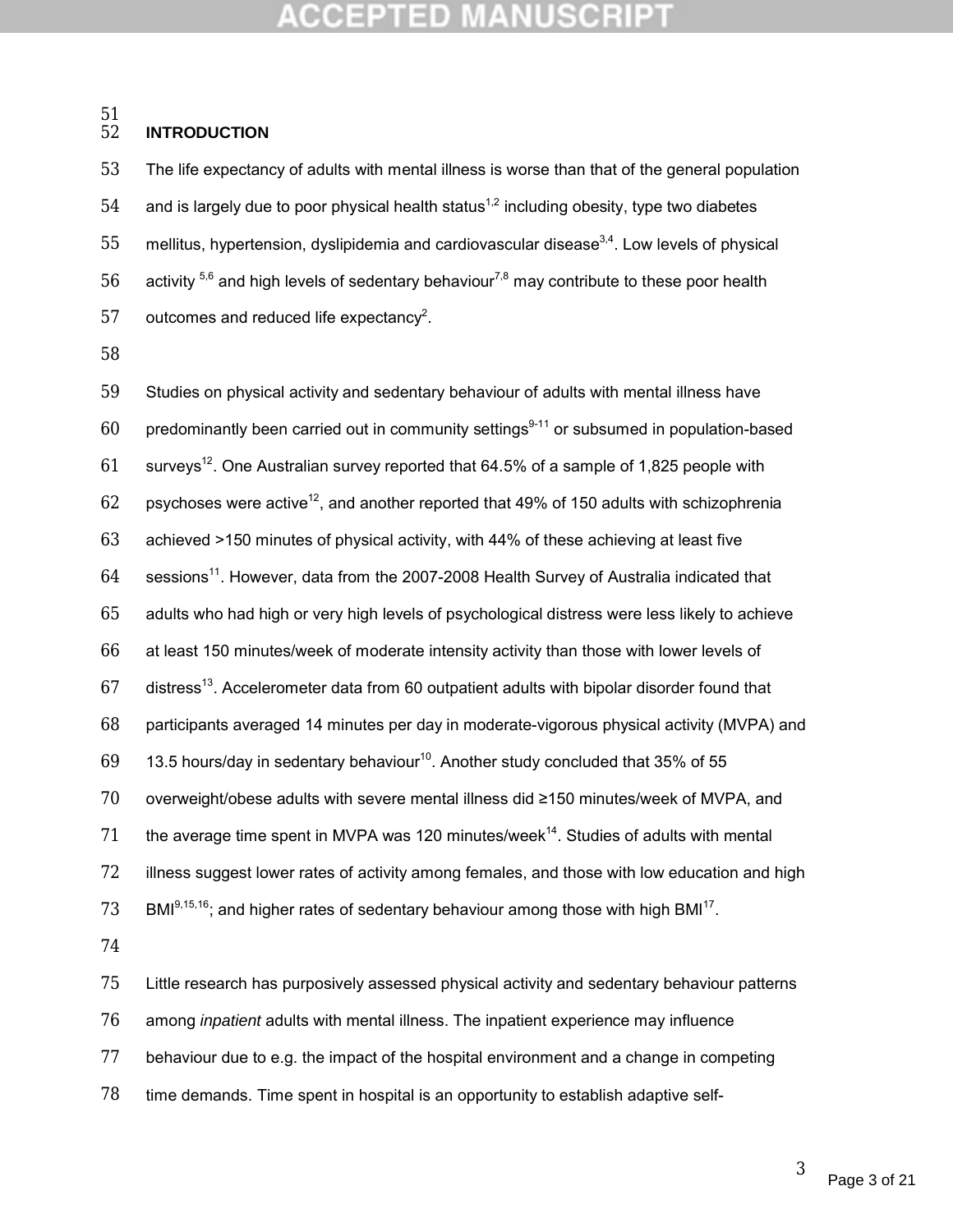- management practices that can then be continued out of hospital. To inform hospital-based interventions, we need to understand levels and patterns of behaviour. The aim of this study therefore, was to assess levels and patterns of physical activity and sedentary behaviour among inpatient adults with mental illness.
- 
- 

### **METHODS**

This was a cross-sectional study. Participants were inpatient adults (18-75 years; N=101)

with mental illness recruited in two waves over an eight-month period from a private

psychiatric hospital in Brisbane, Australia. The hospital's daily inpatient census was

reviewed weekly by the lead author and the charge nurse to exclude patients who did not

meet the following eligibility criteria: (i) psychiatric diagnosis as defined by the Diagnostic

91 and Statistical Manual of Mental Disorders,  $5<sup>th</sup>$  Edition; (ii) not experiencing acute psychiatric

symptoms; (iii) not acutely suicidal; (iv) not under an involuntary treatment order. Eligible

patients were verbally invited to participate at least five days after admission, to allow time to

settle into the hospital. Ethical clearance was awarded by The University of Queensland

- Human Research Ethics Committee (2014000420).
- 

 Self-reported physical activity was assessed using a modified version of the Active Australia 98 survey<sup>18</sup>. Items assessed the frequency of and total time spent walking for transport, walking for recreation and leisure, and in moderate and vigorous intensity activity during the previous 100 week. The Active Australia survey has been used in National and state surveys<sup>18,19</sup> and has acceptable psychometric data with reliability coefficients ranging from 0.56-0.64 for each 102 domain of activity<sup>20</sup>.

Self-reported sedentary behaviour was assessed using a modified version of a questionnaire

which asks about time spent sitting on each of a usual weekday and weekend day in (i)

travelling to and from places, (ii) at work, (iii) watching television, (iv) using a computer and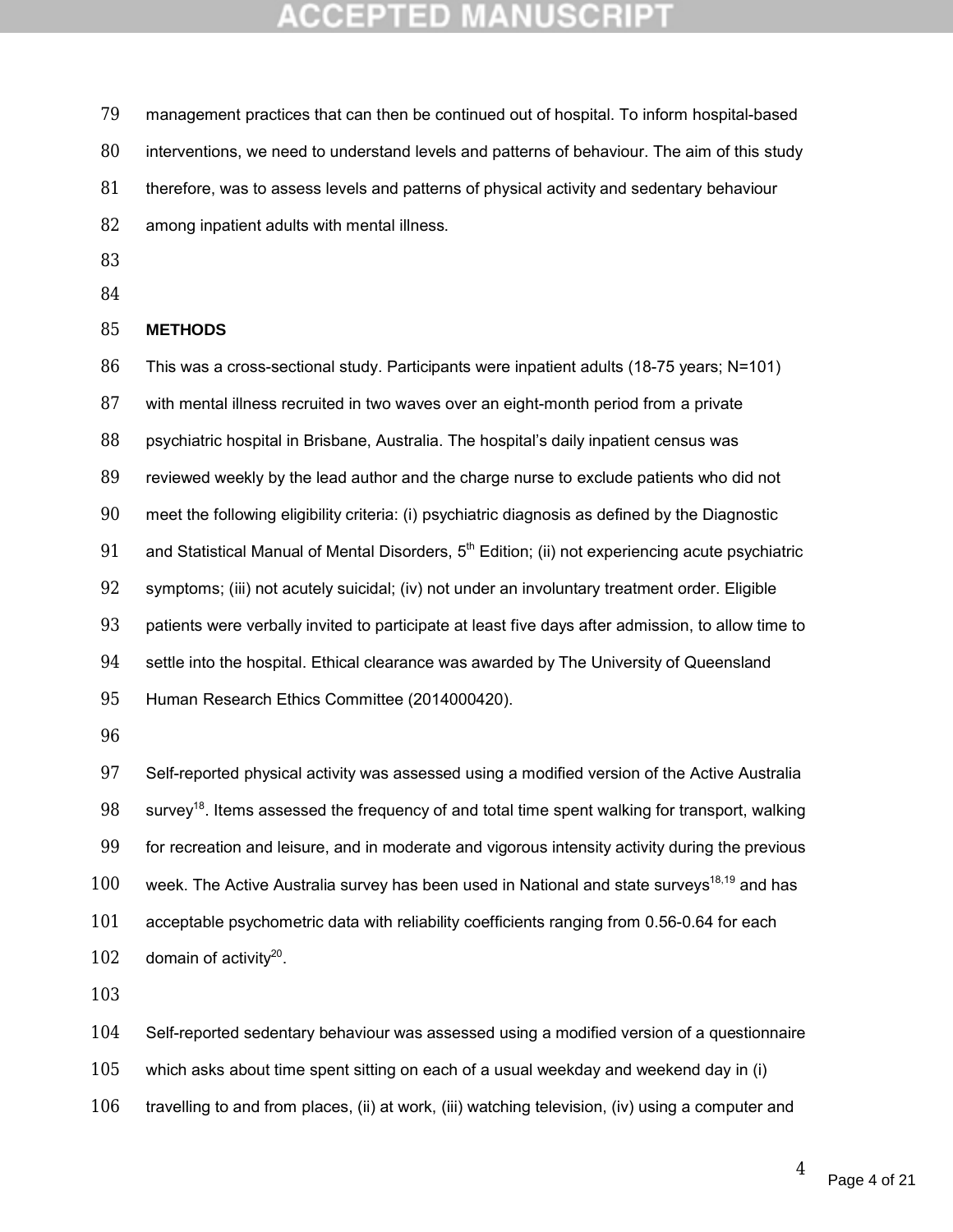107 (v) leisure time<sup>21</sup>. The questionnaire has high reliability for weekday sitting at work, watching television and using a computer (r = 0.84-0.78), but lower reliability for weekend days across all domains (r = 0.23-0.74). To reflect the inpatient setting, leisure time was replaced with general relaxing and five additional domains were added: (i) psycho-education group, (ii) art therapy group, (iii) with a health professional, (iv) smoking and (v) doing nothing. Objective physical activity and sedentary behaviour were assessed using Actigraph GT3x+ 114 accelerometers. Participants wore the accelerometer positioned on the right hip on a belt around the waist for 24 hours/day for seven consecutive days, and record in an activity diary 116 the times (i) they got out of bed in the morning and went to bed at night and (ii) anytime they took off the accelerometer and the time they put it back on. 

119 The Kessler (K6) scale<sup>22</sup> was used to assess psychological distress. It has been shown to 120 have good reliability<sup>23</sup> and validity<sup>22</sup>. Responses were summed across items, which used a five point Likert scale. A score of 6–18 indicated low to moderate psychological distress and 122  $19-30$  high psychological distress<sup>22</sup>.

 Sociodemographic variables were assessed using standard questionnaire items. Variables included gender, age, household composition, employment status and education. Data on weight and height (used to derive body mass index) and diagnosis were retrieved from participants' medical records. As participants could be assigned multiple diagnoses, each diagnosis was recorded.

Self-reported physical activity data were included in the analysis if duration was available for

131 at least one questionnaire item. To avoid potential over-reporting, reported times greater

132 than 840 minutes (14hrs/week) for a single activity type were truncated at 840 minutes<sup>18</sup>.

Total self-report MVPA was calculated in weighted minutes/week by adding time in walking

for transport, walking for recreation and exercise, moderate- and vigorous- intensity activity,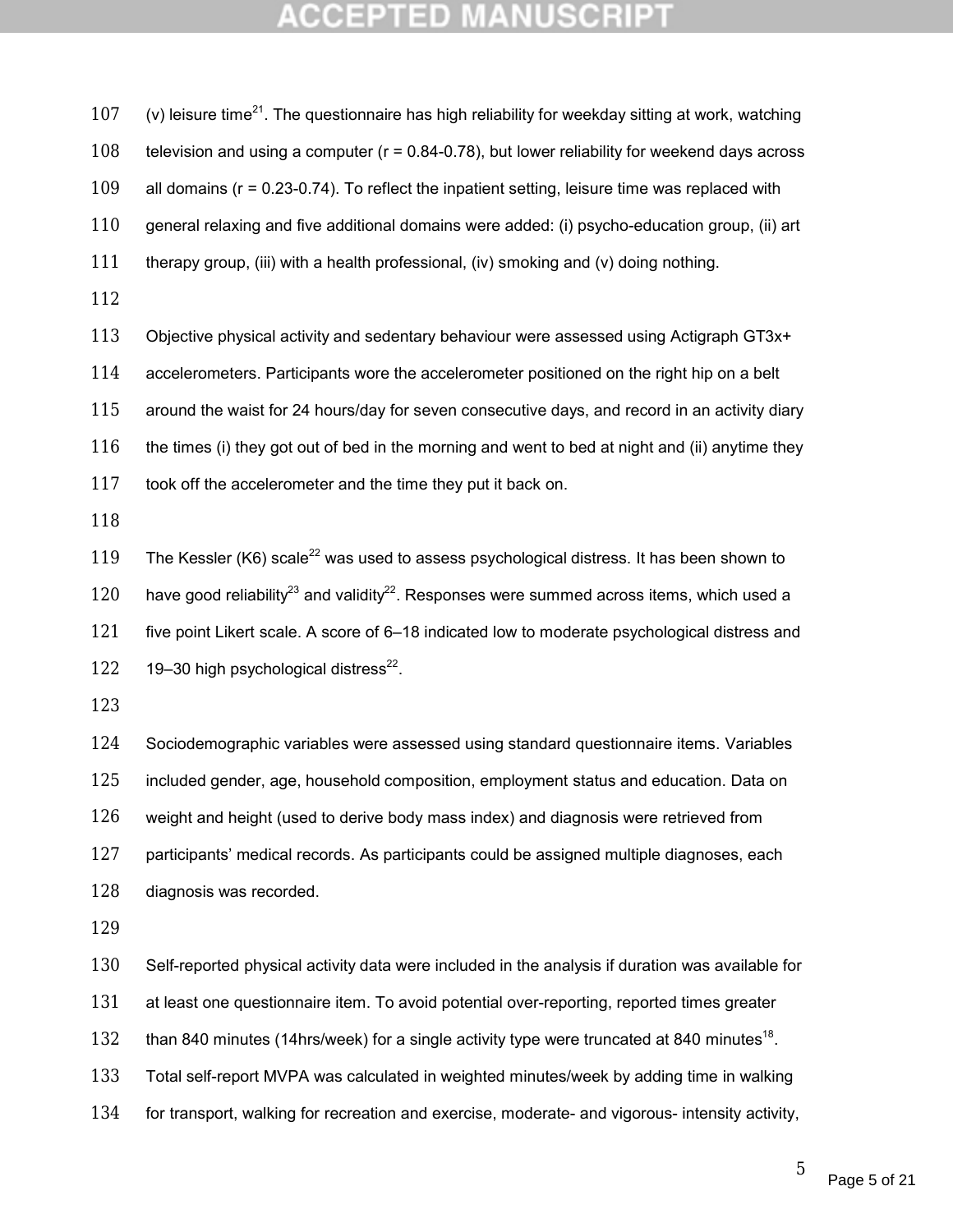with vigorous activity weighted by two to allow for its greater intensity. To further avoid 136 potential over-reporting, total MVPA times that were recorded as greater than 1680 minutes 137 (28 hours/week) were truncated at 1680 minutes<sup>18</sup>.

 Self-reported sedentary behaviour data were included in the analysis if reported duration was available for at least one questionnaire item. Based on the authors' knowledge of the hospital routine, times were truncated to 12 hours/day for doing nothing; 10 hours/day for each of time spent watching television, using a computer, smoking and relaxing; 5 hours/day for each of art therapy groups and with a health professional and 3 hours/day for psycho- education groups. Total daily sedentary behaviour was derived by summing times across the 145 10 domains and to further avoid potential over-reporting, times greater than 1020 minutes (17 hours/day) were truncated to 1020 minutes/day. Average daily sedentary behaviour was 147 calculated by multiplying the weekday sitting total by five and the weekend sitting total by 148 two, then adding the two sums together and dividing by seven.

 Actigraph software was used to analyse the data retrieved from the GT3x+ accelerometers. Participants' day hours were defined by self-reported time out of bed in the morning and time to bed at night. Data were considered valid if the monitor was worn for at least 10 day 153 hours/day<sup>24</sup> on four days of the week, including at least one weekend day<sup>25</sup>. Accelerometer non-wear time was identified from participants' activity diaries and from consecutive zero counts for 60 minutes or longer. The cut-point criteria used were 0–99 counts per minute for sedentary activity, 100–2019 for light activity, 2020–5998 for moderate activity and 5999 or 157 greater for vigorous activity<sup>26</sup>. Moderate and vigorous activity were combined and time spent in sedentary, light and MVPA were calculated as average minutes/day.

Five explanatory variables were considered to identify potential correlates of self-reported

MVPA and sedentary behaviour, including: gender and education (categorical measures);

and age, body mass index and psychological distress (continuous measures). Linear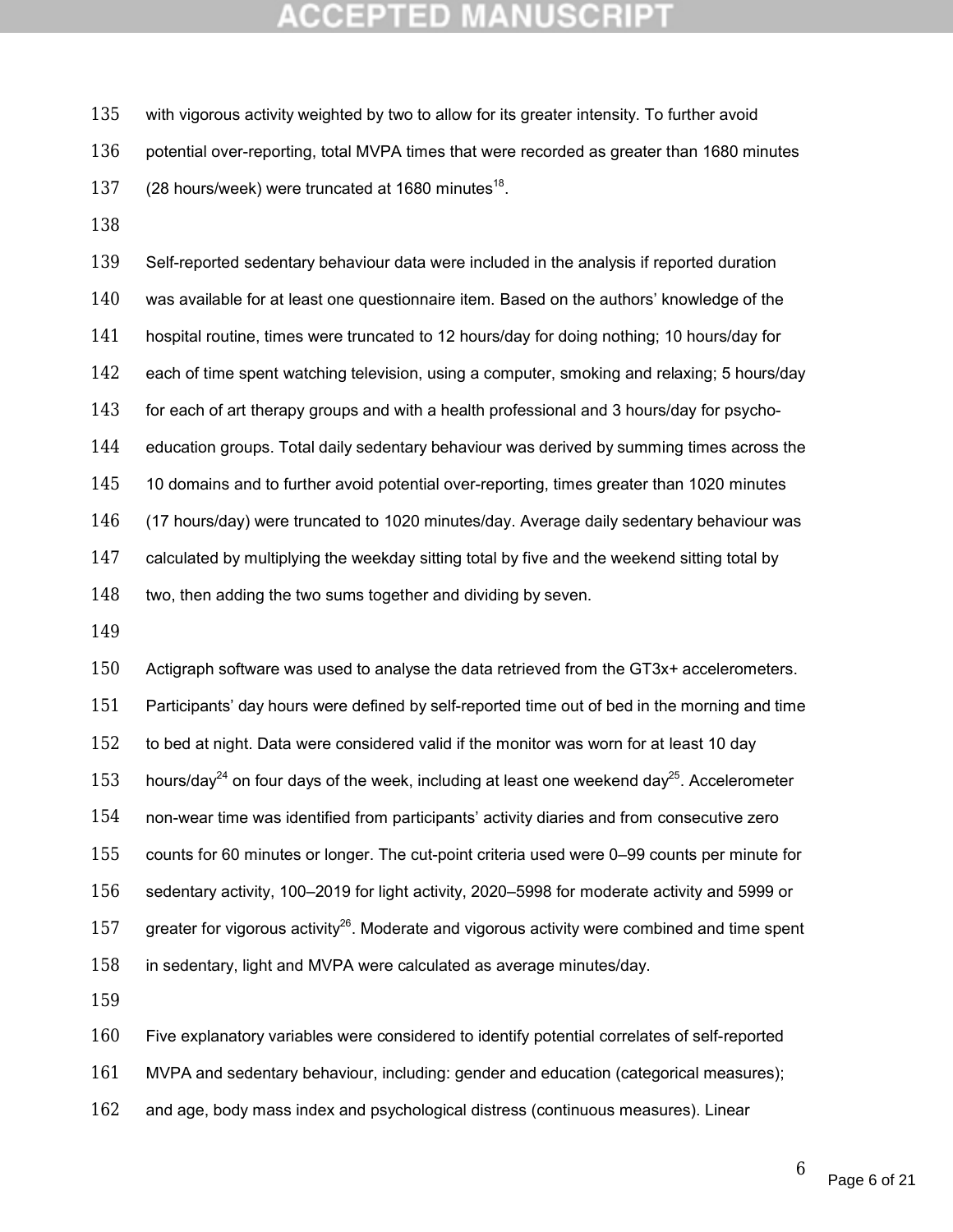regression was used to assess bivariate associations between MVPA/sedentary behaviour

and each of the five explanatory variables. Variables found to be associated at p<0.10 at the

- bivariate level were to be considered for multivariable analysis. Analyses were conducted using SPSS version 22.
- 
- 

**RESULTS**

170 During the recruitment, 276 patients were eligible for this study. Of these, 99 (36%) could not

- 171 be contacted due to e.g. appointments with health professionals or being on leave from the
- hospital. This resulted in 177 (64%) patients being invited to participate. Of those invited,
- 118 (67%) consented to participate in the survey and 101 (57%) provided data; and 50
- (28%) consented to participate in the accelerometry and 38 (21%) provided data, with 36
- (95%) meeting the accelerometer wear time criteria<sup>24</sup>. Reasons for survey non-completion
- included early discharge from the hospital (n=10) and poor mental health (n=6). One
- 177 participant lost the survey and declined to complete another. Reasons for accelerometry
- non-completion included poor mental health (n=5), early discharge from hospital (n=4) and
- forgetting to wear the accelerometer (n=3).
- 
- For self report activity data, scores were truncated for 3 (3%) of the participants, with
- extreme values identified for walking for transport (n=1) and vigorous intensity activity (n=2).
- For self-report sitting times, 6 (6%) participants gave no data as they found it too difficult,
- and of those who provided data (n=95), scores were truncated for 26 (27%) participants. The
- proportion of participants with extreme sitting time values was higher for attending psycho-
- education groups (18%) than other domains (<7% each).

- Participants' demographic characteristics are summarised in Table 1. The mean age was
- 40.7 years (SD 14.5) and 72% were female. The majority (61%) had a depressive disorder
- and 68% had a high level of psychological distress.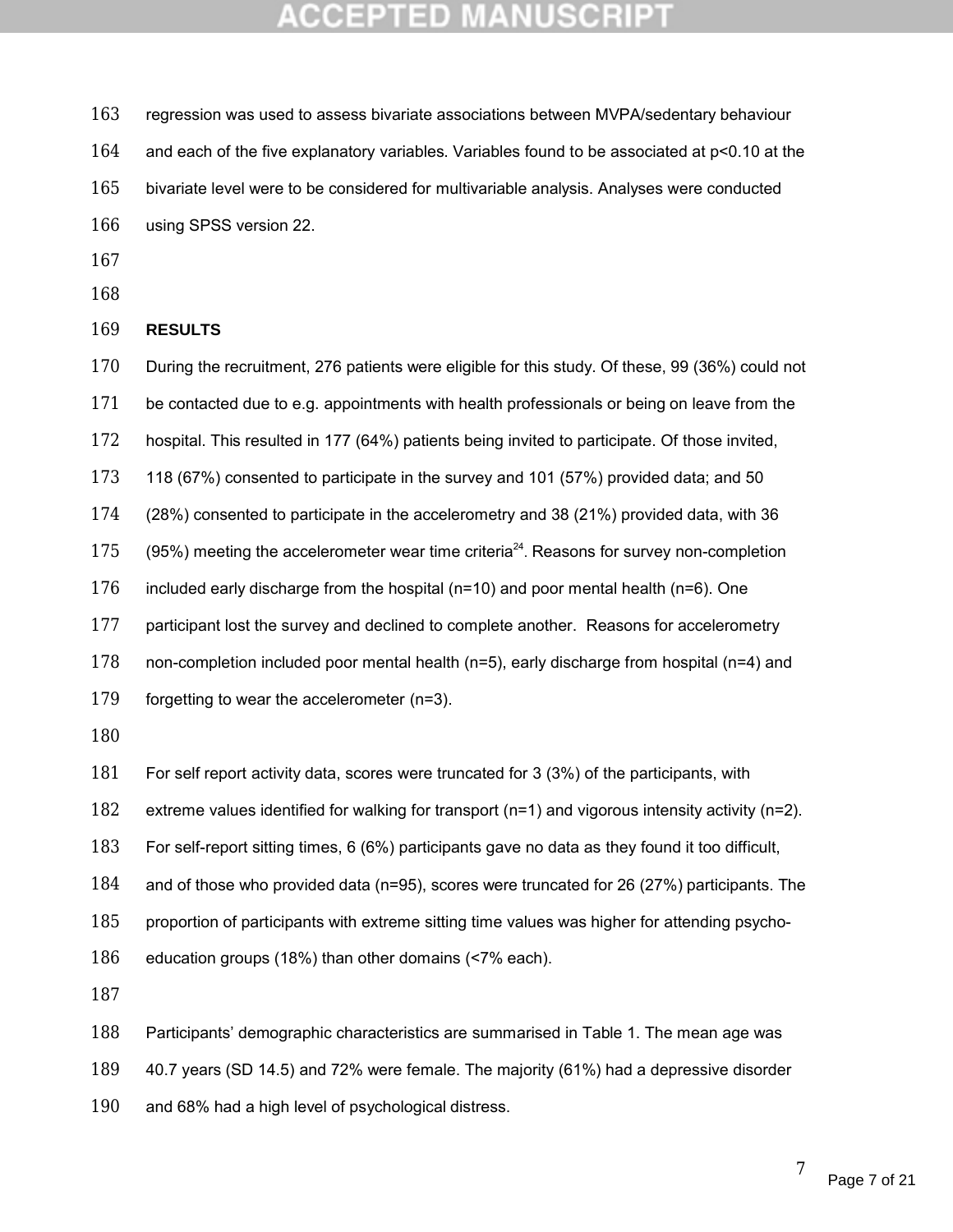| 192 | Self-report data indicated a median of 32 weighted minutes/day (IQR: 14.46-85.71) in MVPA      |
|-----|------------------------------------------------------------------------------------------------|
| 193 | and a median of 761 minutes/day (12.7 hours) (IQR: 552.43-917.14) in sedentary                 |
| 194 | behaviour. Accelerometry data indicated an average of 115 minutes/day in light activity, 37    |
| 195 | minutes/day in MVPA and 664 minutes/day (11.1 hours) in sedentary behaviour.                   |
| 196 |                                                                                                |
| 197 | Self-reported time spent in physical activity is summarised in Table 2. There was wide         |
| 198 | variation in time spent walking with a median of 60 minutes/week in each of walking for        |
| 199 | transport (IQR: 10.0–131.25) and walking for recreation and exercise (IQR: 0–150). Walking     |
| 200 | accounted for the majority of physical activity sessions, with one quarter of participants     |
| 201 | reporting five or more sessions/week of walking for transport, and about one third reported    |
| 202 | five or more sessions/week of walking for recreation. Median values for moderate and           |
| 203 | vigorous activity were zero. Approximately 75% of participants reported no sessions of         |
| 204 | moderate-intensity activity, and approximately half reported no sessions of vigorous-intensity |
| 205 | activity. There was also wide variation in weighted MVPA time with a median of 225             |
| 206 | minutes/week (IQR: 101.25–600). Overall, 65% of participants who provided self-report data     |
| 207 | met guidelines of at least 150 minutes/week of MVPA <sup>27</sup> .                            |
| 208 |                                                                                                |
| 209 | Durations of self-reported sedentary behaviour are summarised in Table 4. The longest          |
| 210 | reported sitting times were doing nothing on both weekdays (median 120 minutes/day, IQR:       |
| 211 | 60–240) and weekend days (median 120 minutes/day, IQR: 60–240), and with a health              |
| 212 | professional (median 67.5 minutes/day, IQR 46.25-180) on a weekday. Data indicated a           |
| 213 | median total time of 13 hours/day in sedentary behaviour on weekdays and 10 hours/day in       |
| 214 | sedentary behaviour on weekend days.                                                           |
| 215 |                                                                                                |
| 216 | Accelerometry results indicated that participants spent an average time of 11.2                |

hours/weekdays and 10.8 hours/weekend days in sedentary behaviour; 1.85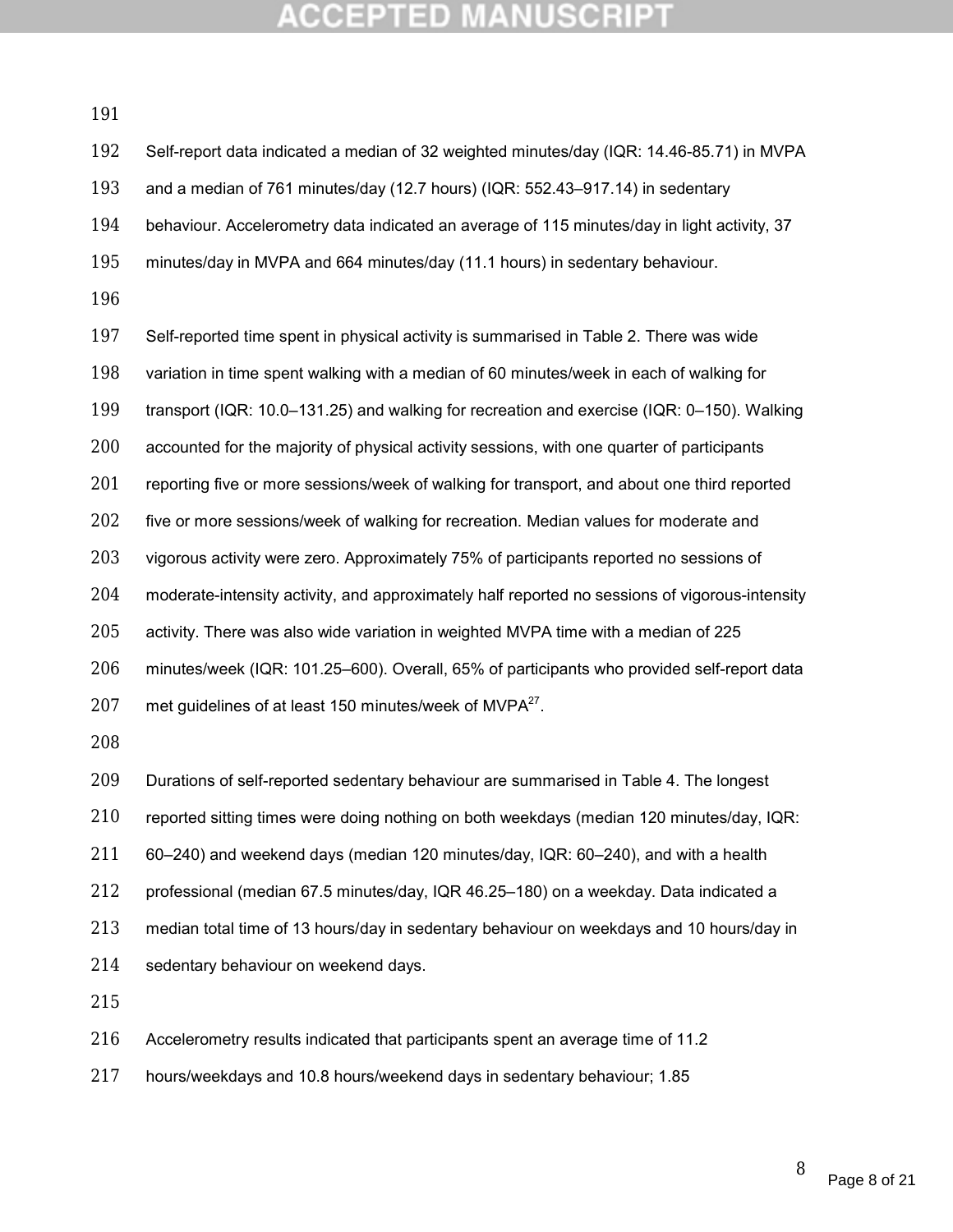- 218 hours/weekdays and 2.1 hours/weekend days in light activity, and 38 minutes/weekdays and
- 219 34 minutes/weekend days in MVPA.
- 220
- 221 Bivariate analyses indicated no statistically significant associations between each of the
- 222 explanatory variables and self-report MVPA (gender: β=-0.079, p=0.446; education: β=-
- 223 0.050, p=0.632; age: β=0.019, p=0.856; BMI: β=-0.10, p=0.341 and psychological distress:
- 224 β=0.022, p=0.632) or sedentary behaviour (gender: β=-0.041, p=0.717; education: β=0.037,
- 225 p=0.748; age: β=0.073, p=0.523; BMI: β=0.088, p=0.445 and psychological distress:
- 226 β=0.059, p=0.607). Multivariable analyses were therefore not conducted.
- 227
- 228

#### 229 **DISCUSSION**

- 230 This study indicates that adult inpatients with mental illness can be physically active, with
- 231 65% meeting the Australian Physical Activity Guidelines of at least 150 minutes per week<sup>27</sup>
- 232 and a median of self-reported MVPA of 32 minutes/day (IQR: 14.46–85.71). This self-
- 233 reported data was consistent with the accelerometry results, which indicated an average of
- 234 37 minutes/day in MVPA. Although our sample was predominantly comprised of people with
- 235 depression, these results are consistent with one previous Australian study of people with
- 236 psychosis living in the community which found that 65% were meeting guidelines<sup>12</sup>.
- 237
- 238 Our findings however, contrast other research indicating that the majority of adults with
- 239 mental illness are not meeting activity guidelines<sup>10,11,14</sup>. It may be that while in hospital,
- 240 inpatients are in a structured and supported environment and have had a change to
- 241 competing time demands, for example, work attendance. This would provide more
- 242 discretionary time for MVPA. As participants were voluntary admissions, they were able to
- 243 take leave, and it was observed that many people did so to walk to and around a nearby
- 244 shopping mall to have a break from the hospital. In our study, walking comprised the
- 245 majority of MVPA time, and few people engaged in other MVPA.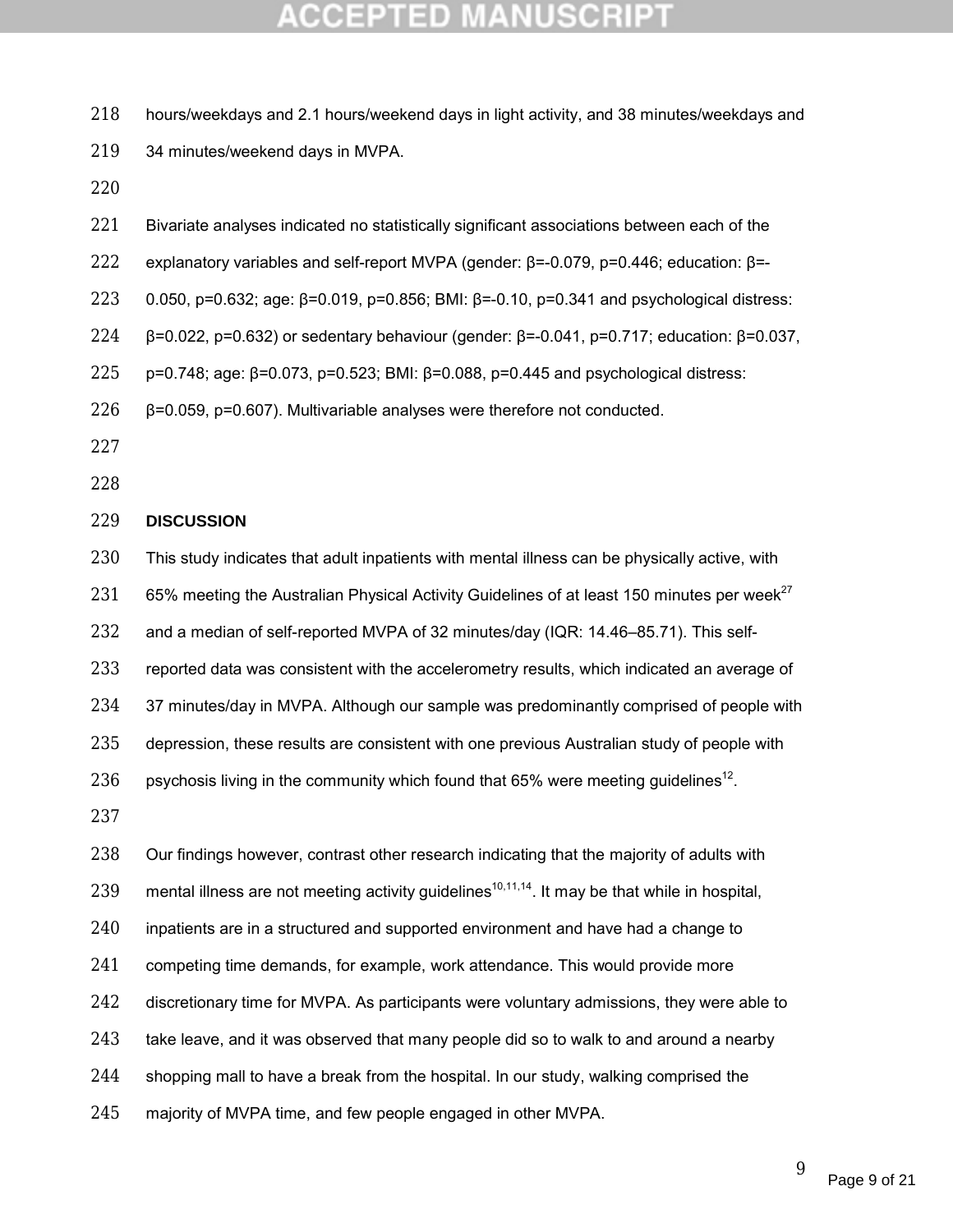### **CCEPTED**

| 247 | The results indicate that inpatient adults with mental illness have prolonged sitting time. Self-        |
|-----|----------------------------------------------------------------------------------------------------------|
| 248 | report data indicated a median of 761 minutes/day (12.7 hours) (IQR: 552.43–917.14) in                   |
| 249 | sedentary behaviour, and accelerometry data indicated an average of 664 minutes/day (11.1)               |
| 250 | hours). These findings are similar to a previous accelerometry study of outpatient adults with           |
| 251 | bipolar disorder that found an average of 13.5 hours/day in sedentary behaviour <sup>10</sup> . However, |
| 252 | another study of outpatient adults with schizophrenia spectrum disorders found an average                |
| 253 | of 6.75 hours/day in sedentary behaviour <sup>28</sup> . The different diagnoses of participants across  |
| 254 | studies may contribute to these study differences.                                                       |

 More time was spent in sedentary behaviour on weekdays than weekend days. Self-report data indicated a median time of 13 hours/weekdays and 10 hours/weekend days which was 258 consistent with accelerometry results of an average of  $~11$  hours/weekdays and  $~10$  hours/weekend days. This could in part be attributed to the time spent with health professionals (median 67.5 minutes/day) and in psycho-education groups (median 60 minutes/day). Allied health professionals are more likely to work on weekdays and the hospital facilitates psycho-education groups only on weekdays. Participants spent a median 263 of one hour on both weekdays and weekend days watching television. This is in contrast to general population based studies in which watching television is a common context for 265 prolonged sedentary behaviour<sup>29</sup>. For example, one general population study indicated the 266 average time spent watching television was 13 hours/week<sup>30</sup> which is almost double the time 267 in our study. The short time spent watching television in our study may reflect the specific hospital setting; inpatients have limited access to television; and are obliged to either use a shared area or pay to have access to a television.

271 The main area of concern for this population in relation to sedentary behaviour is the time spent "doing nothing" on both weekdays and weekend days. While other hospitalized 273 patients with physical conditions may have movement restrictions, a psychiatric population is

Page 10 of 21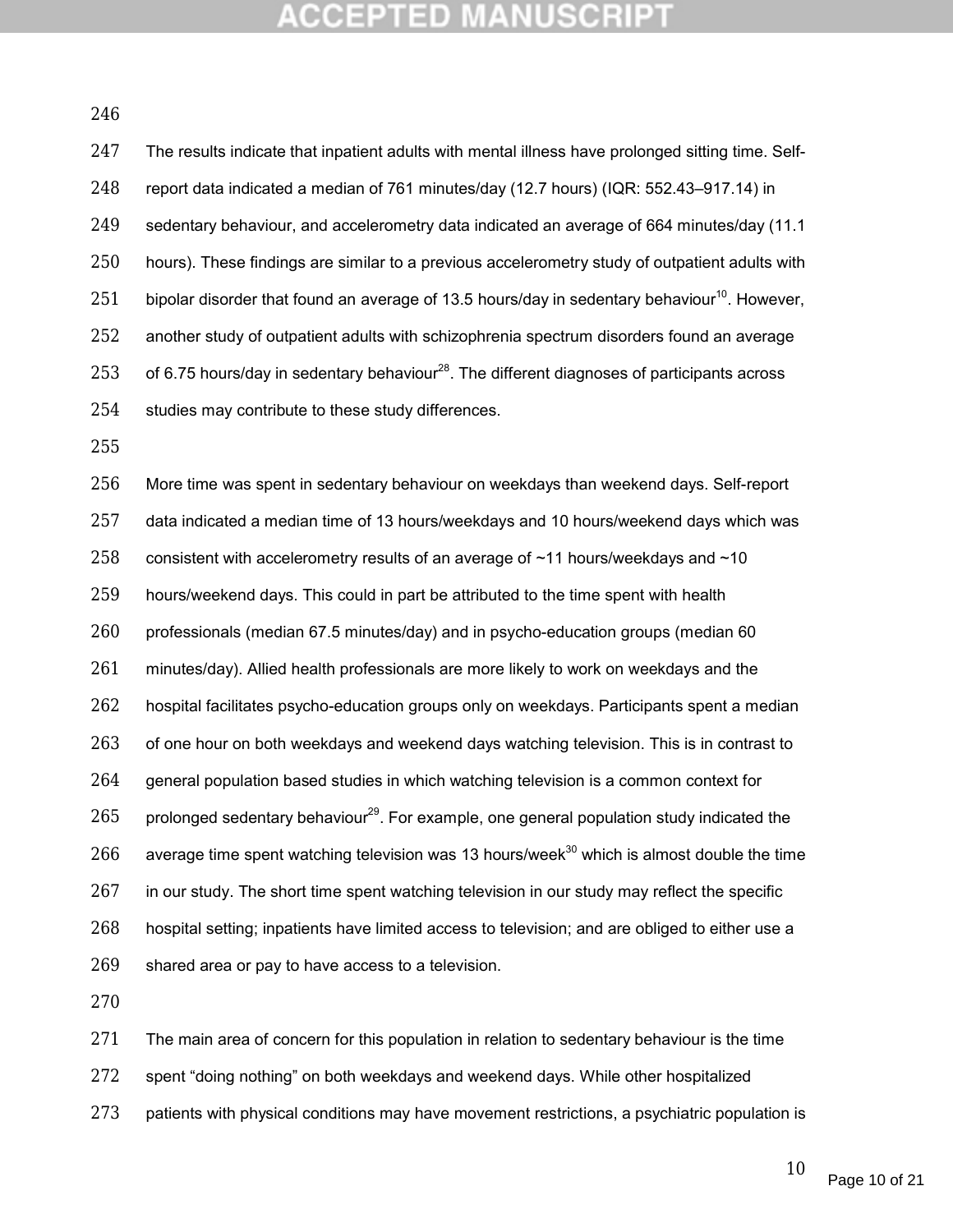274 typically ambulatory. There is a need therefore, to explore options for non-sedentary

activities on both weekdays and weekend days for inpatients with mental illness.

277 There were no significant associations between explanatory variables of gender, education, age, BMI and psychological distress and MVPA and sedentary behaviour which contrasts 279 other studies conducted among adults with mental illness<sup>9,15-17</sup>. This may reflect the inpatient environment, however more work however is needed to confirm this finding.

282 Caution should be used in generalizing the results to all mental health inpatients. Our study was conducted in one private psychiatric hospital, and the majority had depression as the primary diagnosis. Different results may have been obtained with a different mix of diagnoses, for example if there were more participants with schizophrenia. The study sample was not random, not all eligible patients were invited to participate, and not all of those who consented completed the assessment. There was a potential for response bias as the recruitment relied on volunteers; patients who had no interest in activity, or those who had worse mental health might not have been included. Patients who were unable to be 290 located due to leave from the hospital during recruitment were not included. In order to 291 minimize participant burden and to respect privacy, data on severity of diagnosis and length 292 of stay in hospital were not included, and so cannot be reported. As self-report and objective assessment was not conducted at the exact same time, we are unable to directly compare methods of assessment. As there was no way to ascertain if participants walked or engaged 295 in physical activity at a sufficient intensity to constitute MVPA, self-reported MVPA may be over-estimated and may not directly translate to MVPA as assessed by accelerometry. More work is needed therefore, to compare self-report and objective measures of MVPA and sedentary behaviour in people with mental illness.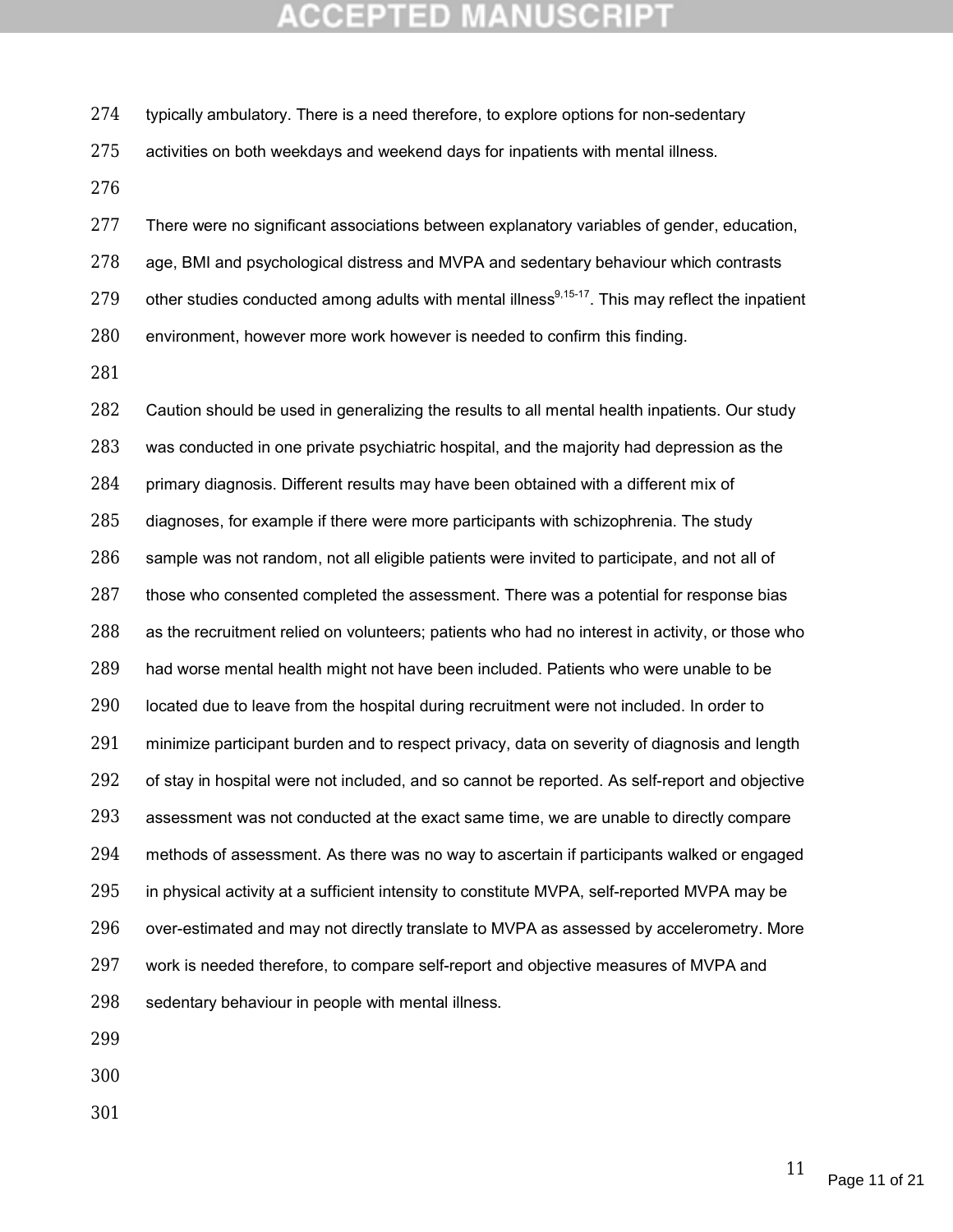| 302 | <b>CONCLUSIONS</b>                                                                                |  |  |
|-----|---------------------------------------------------------------------------------------------------|--|--|
| 303 | The study suggests that inpatient adults with mental illness can be physically active, with       |  |  |
| 304 | many engaging in walking, in particular to have time away from the hospital environment.          |  |  |
| 305 | However they spend a significant amount of time sedentary. This is important as prolonged         |  |  |
| 306 | sedentary behaviour is associated with poor physical health and may contribute to reduced         |  |  |
| 307 | life expectancy, which are more common among adults with mental illness than in the               |  |  |
| 308 | general population. This study highlights the need for sedentary behaviour advice,                |  |  |
| 309 | recommendations and interventions for psychiatric inpatients, in particular to redress time       |  |  |
| 310 | spent doing nothing while in hospital.                                                            |  |  |
| 311 |                                                                                                   |  |  |
| 312 |                                                                                                   |  |  |
| 313 | <b>PRACTICAL IMPLICATIONS</b>                                                                     |  |  |
| 314 | Inpatient adults can be physically active with 65% of this study population meeting<br>$\bullet$  |  |  |
| 315 | the Australian Physical Activity Guidelines of at least 150 minutes per week.                     |  |  |
| 316 | Walking is the most common type of activity.<br>$\bullet$                                         |  |  |
| 317 | Inpatient adults with mental illness spend a significant amount of time sitting each<br>$\bullet$ |  |  |
| 318 | day, often doing nothing.                                                                         |  |  |
| 319 | Hospitals could explore options for non-sedentary activities on both weekdays and                 |  |  |
| 320 | weekend.                                                                                          |  |  |
| 321 |                                                                                                   |  |  |
| 322 |                                                                                                   |  |  |
| 323 | <b>ACKNOWLEDGEMENTS</b>                                                                           |  |  |
| 324 | This study was supported by Toowong Private Hospital, Brisbane, Australia, who provided           |  |  |
| 325 | gatekeeper approval to access their inpatient population. No financial support was granted        |  |  |
| 326 | for this study.                                                                                   |  |  |
| 327 |                                                                                                   |  |  |
| 328 |                                                                                                   |  |  |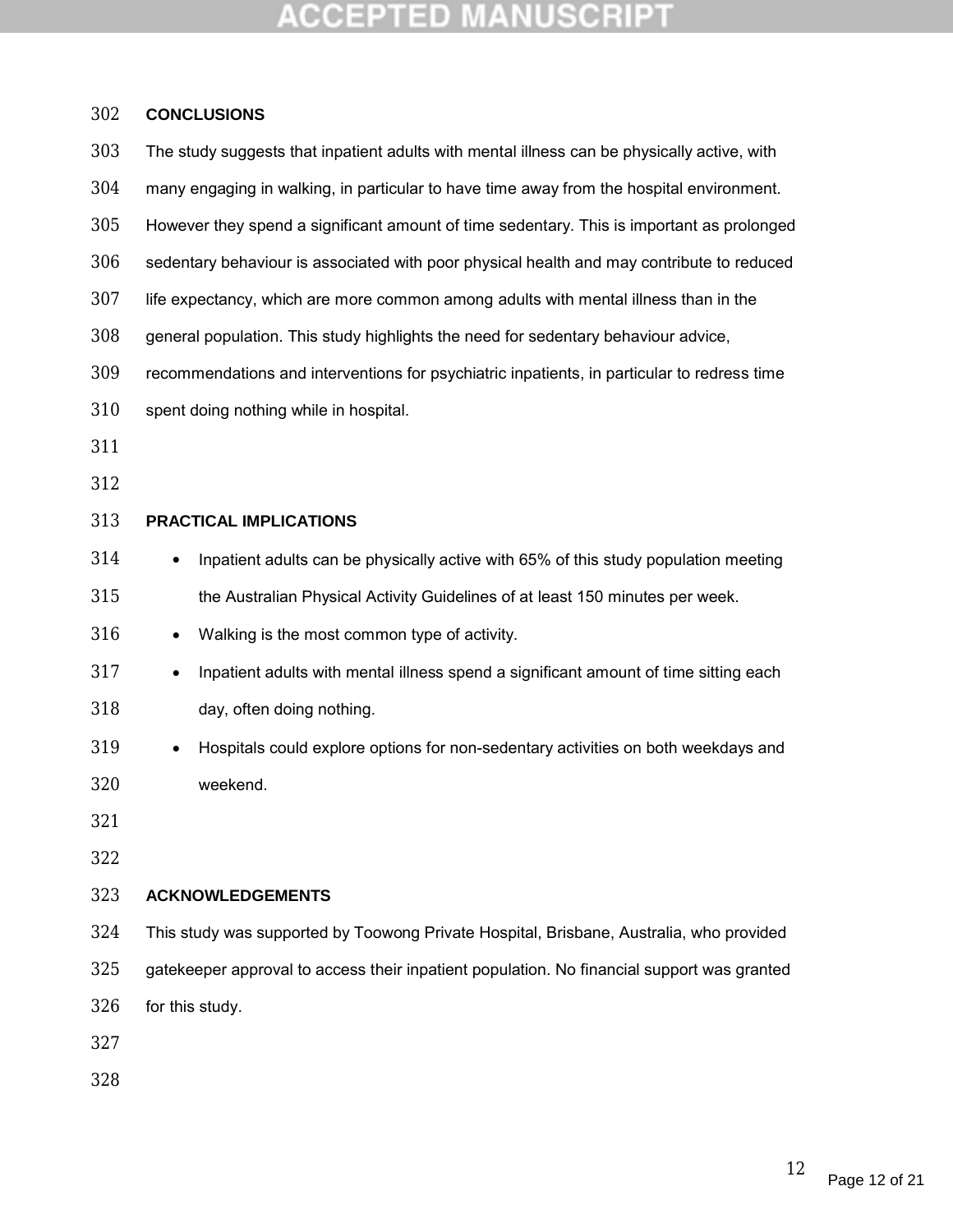### **REFERENCES**

- **1.** Laursen TM. Life expectancy among persons with schizophrenia or bipolar affective disorder. *Schizophr. Res.* 2011;131(1–3):101-104.
- **2.** Lawrence D, Hancock K, Kisely S. The gap in life expectancy from preventable
- physical illness in psychiatric patients in Western Australia: retrospective analysis of population based registers. *BMJ.* 2013;346.
- **3.** Galletly CA, Foley DL, Waterreus A, et al. Cardiometabolic risk factors in people with psychotic disorders: The second Australian national survey of psychosis. *Aust. N. Z. J. Psychiatry.* 2012;46(8):753-761.
- **4.** Pack S. Poor physical health and mortality in patients with schizophrenia. *Nurs. Stand.* 2009;23(21):41-45.
- **5.** Northey A, Barnett F. Physical health parameters: comparison of people with severe
- mental illness with the general population. *British Journal of Occupational Therapy.*
- 2012;75(2):100-105.
- **6.** Nyboe L, Lund H. Low levels of physical activity in patients with severe mental
- illness. *Nord. J. Psychiatry.* 2013;67(1):43-46.
- **7.** Chau JY, Grunseit A, Midthjell K, et al. Sedentary behaviour and risk of mortality
- from all-causes and cardiometabolic diseases in adults: evidence from the HUNT3 population cohort. *Br. J. Sports Med.* 2013;00:1-7.
- **8.** van der Ploeg HP, Chey T, Korda RJ, Banks E, Bauman A. SItting time and all-cause mortality risk in 222 497 australian adults. *Arch. Intern. Med.* 2012;172(6):494-500.
- **9.** Daumit GL, Goldberg RW, Anthony C, et al. Physical activity patterns in adults with
- severe mental illness. *J. Nerv. Ment. Dis.* 2005;193(10):641-646.
- **10.** Janney CA, Fagiolini A, Swartz HA, Jakicic JM, Holleman RG, Richardson CR. Are adults with bipolar disorder active? Objectively measured physical activity and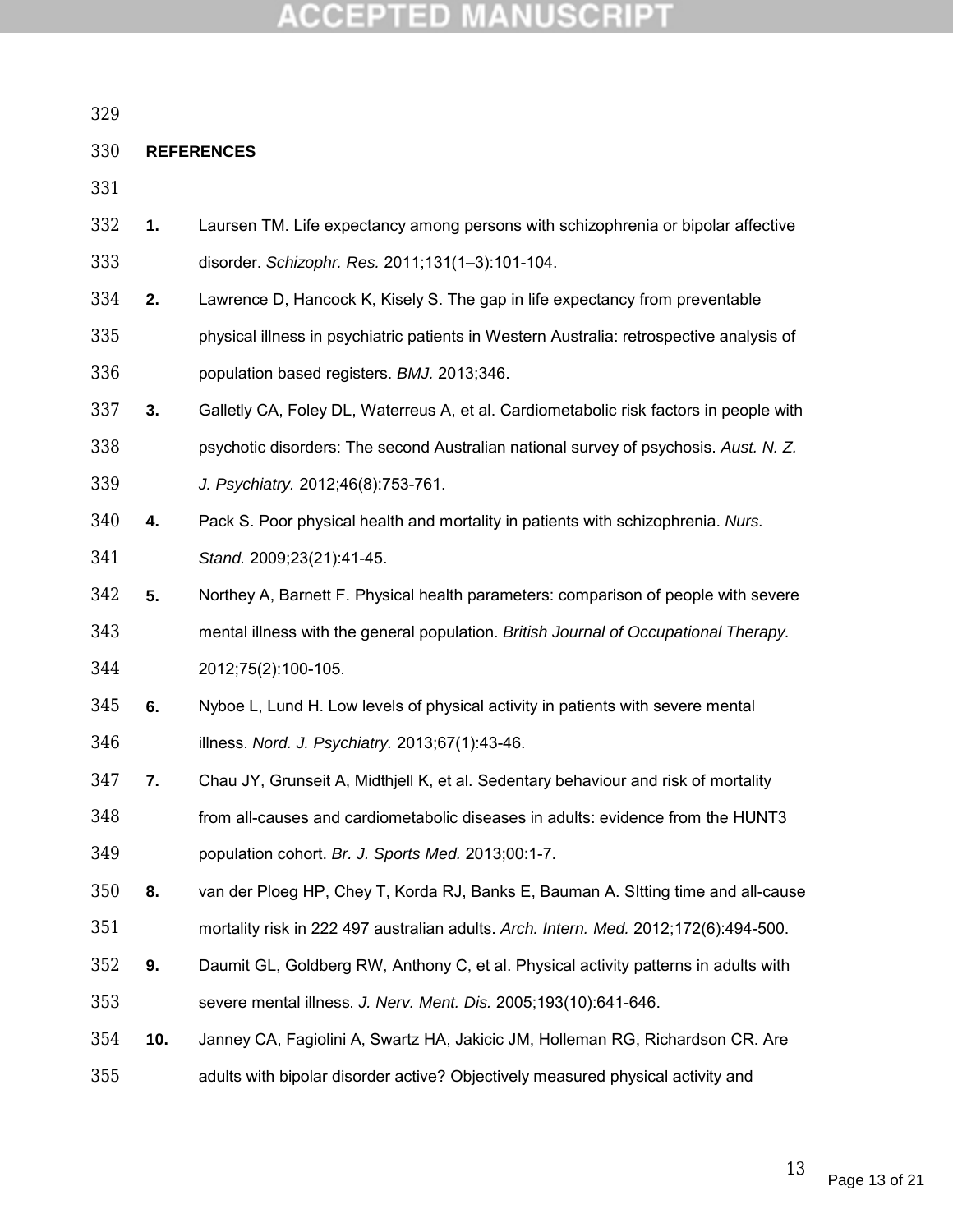| 356 |     | sedentary behavior using accelerometry. J. Affect. Disord. 2014;152-154(0):498-          |
|-----|-----|------------------------------------------------------------------------------------------|
| 357 |     | 504.                                                                                     |
| 358 | 11. | McLeod HJ, Jaques S, Deane FP. Base rates of physical activity in Australians with       |
| 359 |     | schizophrenia. Psychiatr. Rehabil. J. 2009;32(4):269-275.                                |
| 360 | 12. | Morgan VA, Waterreus A, Jablensky A, et al. People living with psychotic illness in      |
| 361 |     | 2010: The second Australian national survey of psychosis. Aust. N. Z. J. Psychiatry.     |
| 362 |     | 2012;46(8):735-752.                                                                      |
| 363 | 13. | Australian Bureau of Statistics. National Health Survey: Physical Activity in Australia, |
| 364 |     | A Snapshot, 2007 - 2008. 2011;                                                           |
| 365 |     | http://www.abs.gov.au/ausstats/abs@.nsf/Lookup/4835.0.55.001main+features9200            |
| 366 |     | 7-08. Accessed 28 August 2014.                                                           |
| 367 | 14. | Jerome GJ, Rohm Young D, Dalcin A, et al. Physical activity levels of persons with       |
| 368 |     | mental illness attending psychiatric rehabilitation programs. Schizophr. Res.            |
| 369 |     | 2009;108(1-3):252-257.                                                                   |
| 370 | 15. | Vancampfort D, Correll CU, Probst M, et al. A review of physical activity correlates in  |
| 371 |     | patients with bipolar disorder. J. Affect. Disord. 2013;145(3):285-291.                  |
| 372 | 16. | Vancampfort D, Knapen J, Probst M, Scheewe T, Remans S, De Hert M. A                     |
| 373 |     | systematic review of correlates of physical activity in patients with schizophrenia.     |
| 374 |     | Acta Psychiatr. Scand. 2012;125(5):352-362.                                              |
| 375 | 17. | Vancampfort D, Probst M, Knapen J, Carraro A, De Hert M. Associations between            |
| 376 |     | sedentary behaviour and metabolic parameters in patients with schizophrenia.             |
| 377 |     | Psychiatry Res. 2012;200(2-3):73-78.                                                     |
| 378 | 18. | Australian Institute of Health and Welfare. The Active Australia Survey: A Guide and     |
| 379 |     | Manual for Implementation, Analysis and Reporting. Canberra: Australian Institute of     |
| 380 |     | Health and Welfare; 2004.                                                                |
| 381 | 19. | Armstrong T, Bauman AE, Davies J. Physical activity patterns of Australian adults:       |
| 382 |     | results of the 1999 National Physical Activity Survey. Canberra: Australian Institute of |
| 383 |     | Health and Welfare; 2000.                                                                |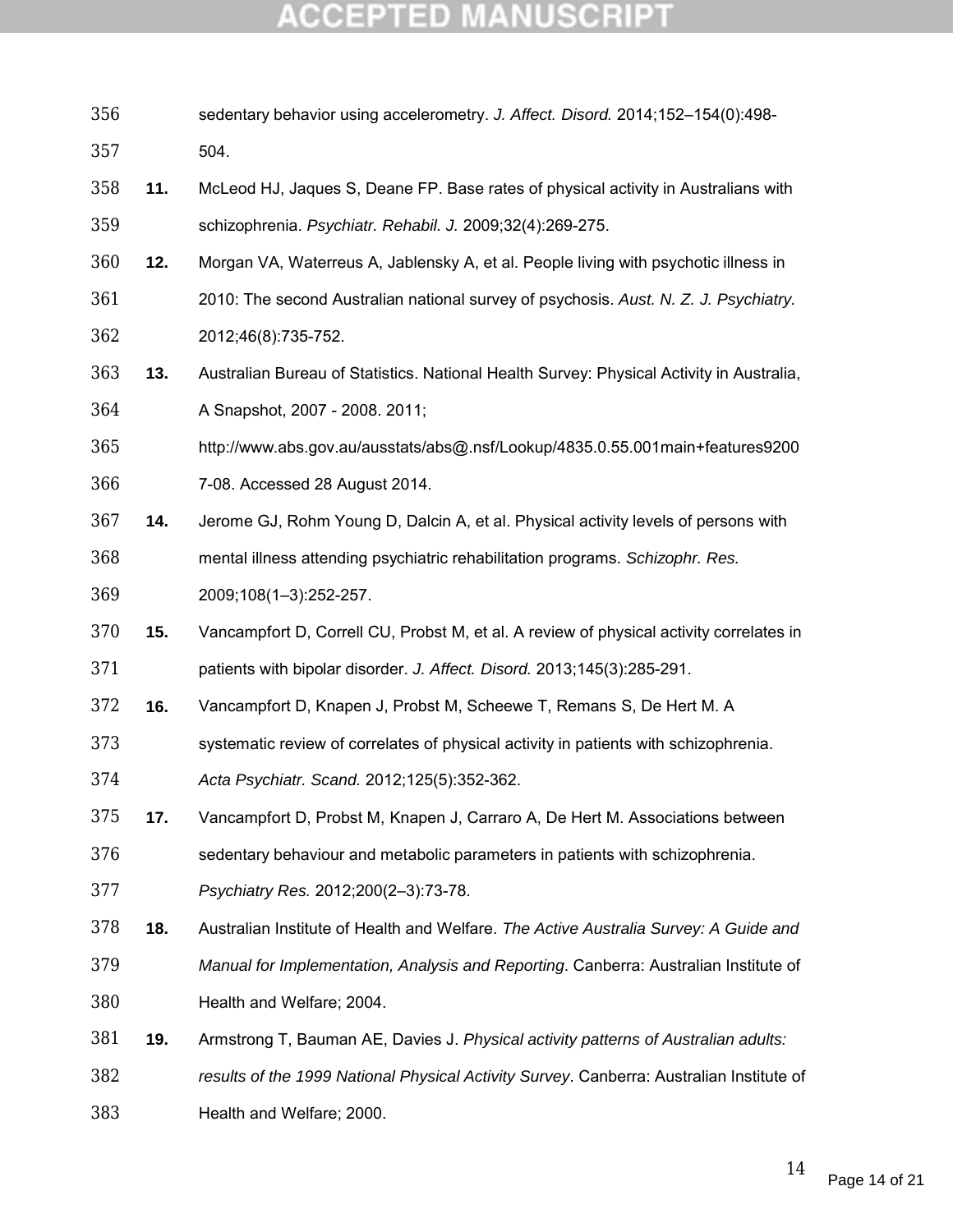| 384 | 20. | Brown WJ, Burton NW, Marshall AL, Miller YD. Reliability and validity of a modified    |
|-----|-----|----------------------------------------------------------------------------------------|
| 385 |     | self-administered version of the Active Australia physical activity survey in a sample |
| 386 |     | of mid-age women. Aust. N. Z. J. Public Health. Dec 2008;32(6):535-541.                |
| 387 | 21. | Marshall AL, Miller YD, Burton NW, Brown WJ. Measuring total and domain-specific       |
| 388 |     | sitting: a study of reliability and validity. Med. Sci. Sports Exerc. 2010;42(6):1094- |
| 389 |     | 1102.                                                                                  |
| 390 | 22. | Kessler RC, Green JG, Gruber MJ, et al. Screening for serious mental illness in the    |
| 391 |     | general population with the K6 screening scale: results from the WHO World Mental      |
| 392 |     | Health (WMH) survey initiative. International Journal of Methods in Psychiatric        |
| 393 |     | Research. 2010;19(S1):4-22.                                                            |
| 394 | 23. | Cornelius BLR, Groothoff JW, van der Klink JJL, Brouwer S. The performance of the      |
| 395 |     | K10, K6 and GHQ-12 to screen for present state DSM-IV disorders among disability       |
| 396 |     | claimants. BMC Public Health. 2013;13(128).                                            |
| 397 | 24. | Matthews CE, Hagstromer M, Pober DM, Bowles HR. Best practices for using               |
| 398 |     | physical activity monitors in population-based research. Med. Sci. Sports Exerc.       |
| 399 |     | 2012;44(1 Suppl):S68-76.                                                               |
| 400 | 25. | Trost SG, McIver KL, Pate RR. Conducting accelerometer-based activity                  |
| 401 |     | assessments in field-based research. Med. Sci. Sports Exerc. 2005;37(11                |
| 402 |     | Suppl): S531-543.                                                                      |
| 403 | 26. | Troiano RP, Berrigan D, Dodd KW, Masse LC. Physical activity in the United States      |
| 404 |     | measured by accelerometer. Med. Sci. Sports Exerc. 2008;40(1):181.                     |
| 405 | 27. | Australian Government Department of Health. Australia's Physical Activity and          |
| 406 |     | Sedentary Behaviour Guidelines for Adults. Canberra: Australian Government; 2014.      |
| 407 | 28. | Snethen GA, McCormick BP, Lysaker PH. Physical Activity and Psychiatric                |
| 408 |     | Symptoms in Adults With Schizophrenia Spectrum Disorders. The journal of nervous       |
| 409 |     | and mental disease. 2014;202(12):845-852.                                              |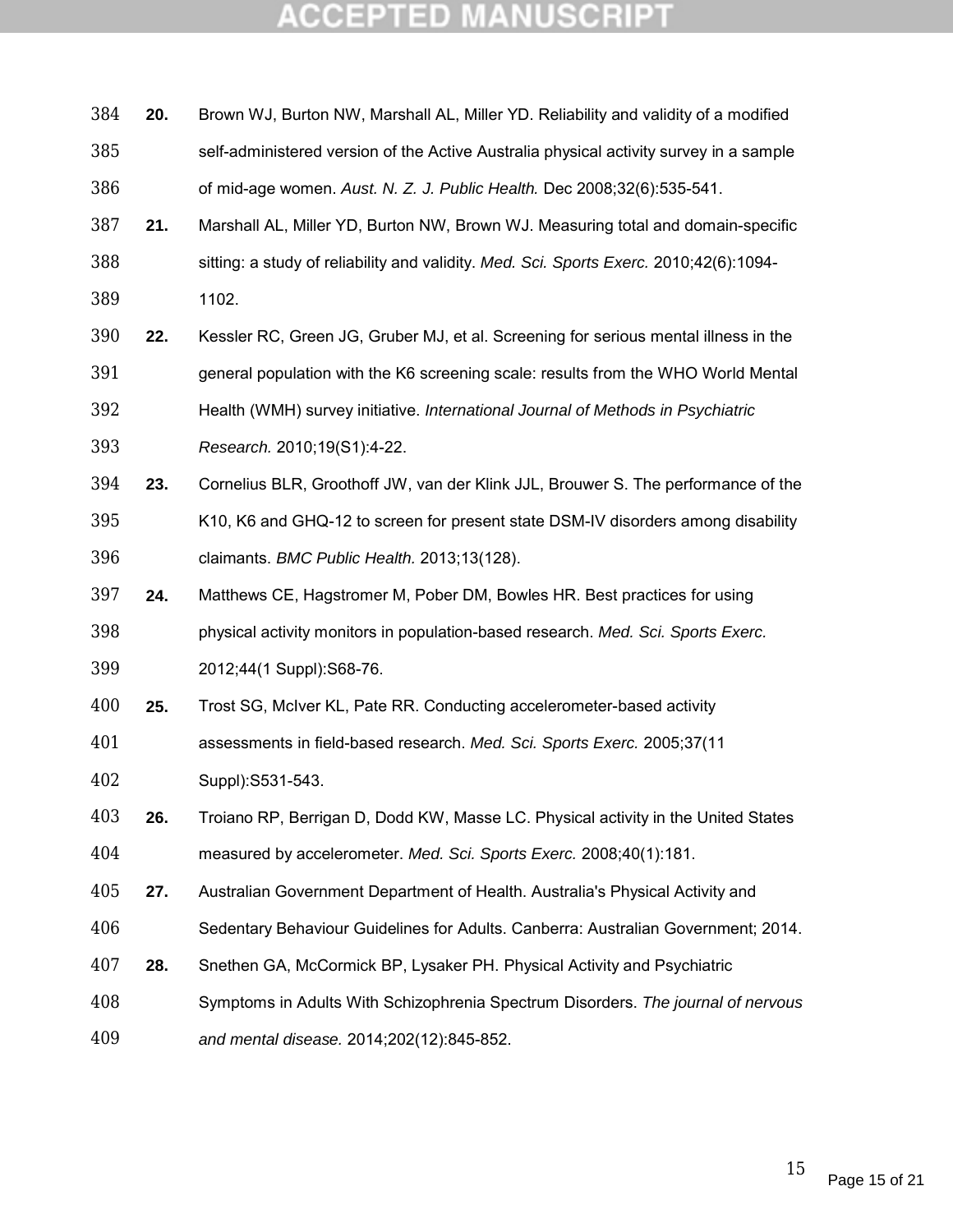| 410 | 29. | Dunstan DW, Barr ELM, Healy GN, et al. Television Viewing Time and Mortality: The    |
|-----|-----|--------------------------------------------------------------------------------------|
| 411 |     | Australian Diabetes, Obesity and Lifestyle Study (AusDiab). Circulation.             |
| 412 |     | 2010;121(3):384-391.                                                                 |
| 413 | 30. | Australian Bureau of Statistics. Australian Health Survey: Physical Activity, 2011 - |
| 414 |     | 2012. 2013;                                                                          |
| 415 |     | http://www.abs.gov.au/ausstats/abs@.nsf/Lookup/4364.0.55.004Chapter4002011-          |
| 416 |     | 12. Accessed 14 August 2014.                                                         |
| 417 |     |                                                                                      |
| 418 |     |                                                                                      |
| 419 |     |                                                                                      |
|     |     |                                                                                      |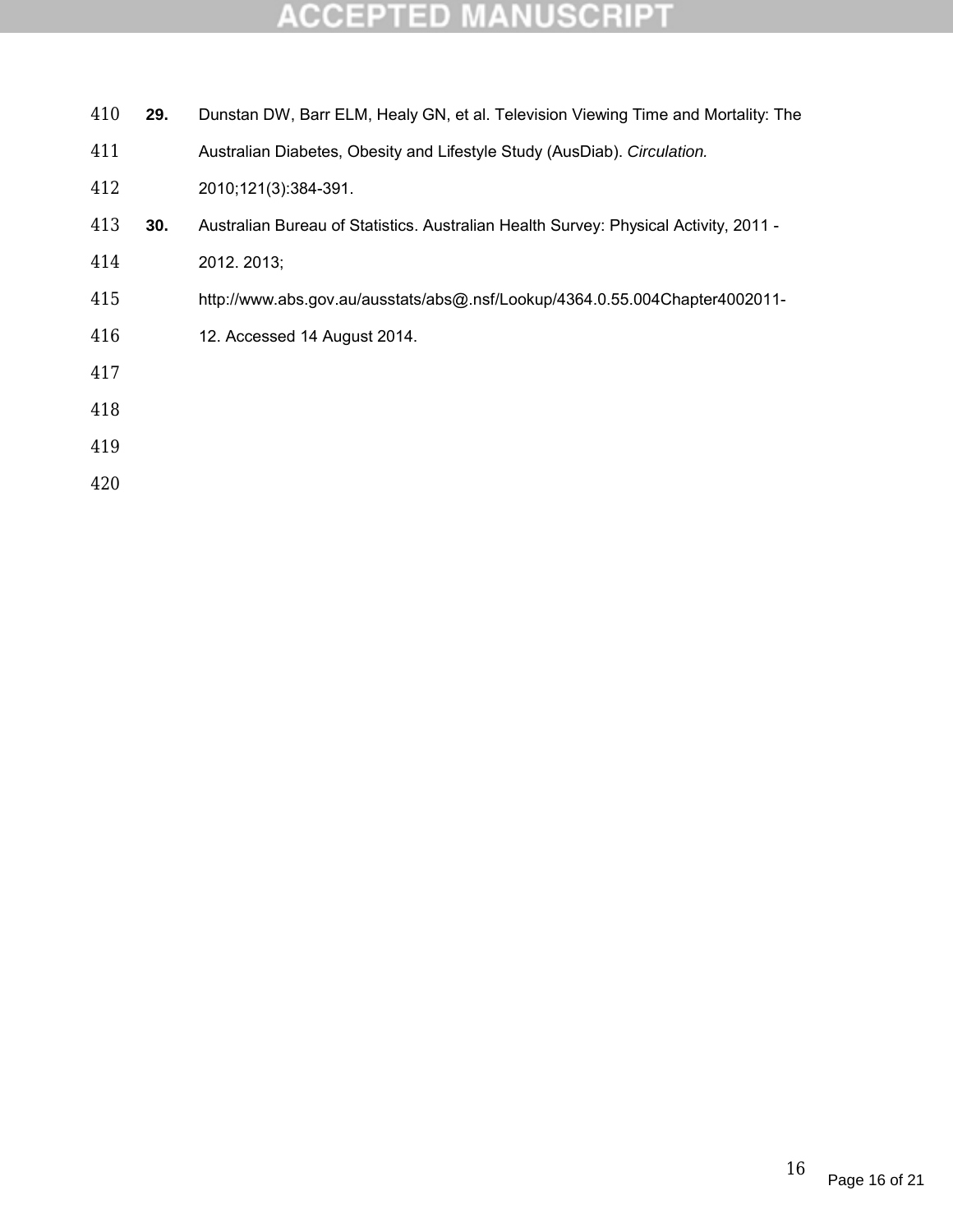### 420 **Table 1**

### 421 Sociodemographic and health characteristics of participants

|                                       | <b>Accelerometer</b> | <b>Survey</b> |
|---------------------------------------|----------------------|---------------|
|                                       | $n = 36$             | $n = 101$     |
| Mean (SD) Age (years)                 | 42.5 (13.6)          | 40.7 (14.5)   |
|                                       | $n$ (%)              | $n$ (%)       |
| Gender                                |                      |               |
| Female                                | 30(83.3)             | 73 (72.3)     |
| <b>Country of birth</b>               |                      |               |
| Australia                             | 32 (88.9)            | 86 (85.1)     |
| <b>Household composition</b>          |                      |               |
| Single living alone                   | 7(19.4)              | 17 (16.8)     |
| Single living with others / children  | 8(22.2)              | 29 (28.7)     |
| Couple without children               | 10(27.8)             | 27(26.7)      |
| Couple with children                  | 11(30.6)             | 27(26.7)      |
| <b>Employment situation</b>           |                      |               |
| Not working <sup>a</sup>              | 10(27.8)             | 31(30.7)      |
| Pensioner on benefits (not old age)   | 10(27.8)             | 27(26.7)      |
| Paid part time / casual work          | 6(16.7)              | 21(20.8)      |
| Full time paid employment             | 10(27.8)             | 21(20.8)      |
| Ability to manage on available income |                      |               |
| Impossible / Difficult all the time   | 14 (38.9)            | 29 (28.7)     |
| Difficult some of the time            | 10(27.8)             | 39 (38.6)     |
| Not too bad                           | 9(25.0)              | 22(21.8)      |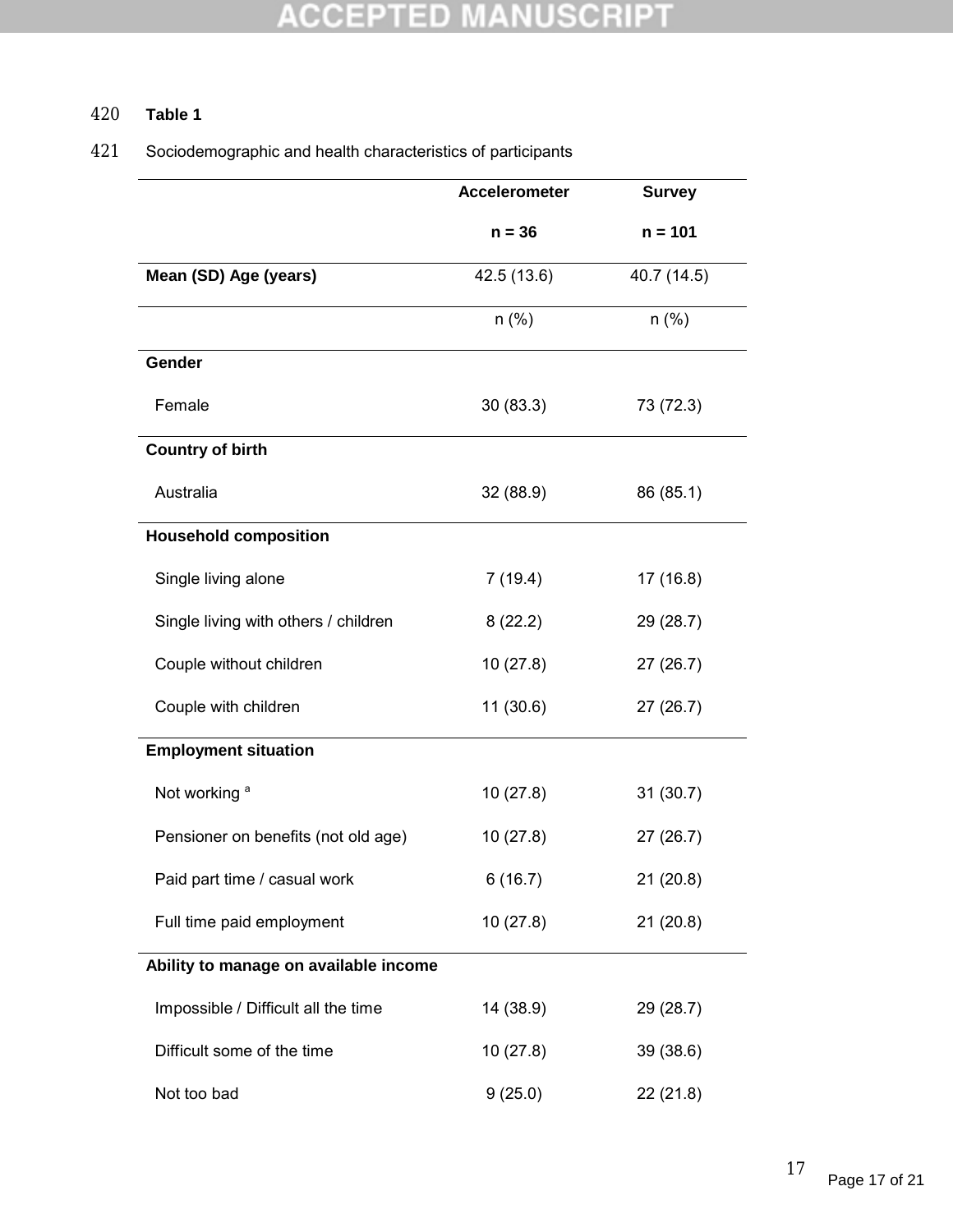| Easy                                    | 3(8.3)    | 10 (9.9)  |  |  |
|-----------------------------------------|-----------|-----------|--|--|
| <b>Education</b>                        |           |           |  |  |
| School only                             | 10(27.8)  | 35(34.7)  |  |  |
| Trade certificate / Diploma             | 10(27.8)  | 25(24.8)  |  |  |
| Bachelor / Post-graduate Degree         | 16 (44.4) | 41 (40.6) |  |  |
| Psychological Distress <sup>b</sup>     |           |           |  |  |
| Low – Moderate $(6 - 18)$               | 11(30.6)  | 28 (27.7) |  |  |
| High $(19 - 30)$                        | 24 (66.7) | 69 (68.3) |  |  |
| <b>Physical health</b>                  |           |           |  |  |
| Poor                                    | 12(33.3)  | 28 (27.7) |  |  |
| Fair                                    | 16 (44.4) | 43 (42.6) |  |  |
| Good                                    | 5(13.9)   | 18 (17.8) |  |  |
| Very Good / Excellent                   | 3(8.3)    | 12 (11.0) |  |  |
| Body Mass index $(kg/m^2)$ <sup>c</sup> |           |           |  |  |
| < 18.5                                  | $0(0-0)$  | 2(2.0)    |  |  |
| $18.5 - 24.9$                           | 9(25.0)   | 26 (25.7) |  |  |
| $25 - 29.9$                             | 10 (27.8) | 27 (26.7) |  |  |
| > 30                                    | 16 (44.4) | 44 (43.6) |  |  |
| Diagnosis <sup>c, d</sup>               |           |           |  |  |
| Depression                              | 27(75.0)  | 62 (61.4) |  |  |
| Anxiety                                 | 1(2.8)    | 6(5.9)    |  |  |
| <b>Bipolar Affective Disorder</b>       | 6(16.7)   | 19 (18.8) |  |  |
| Psychosis <sup>e</sup>                  | 2(5.6)    | 11 (11.0) |  |  |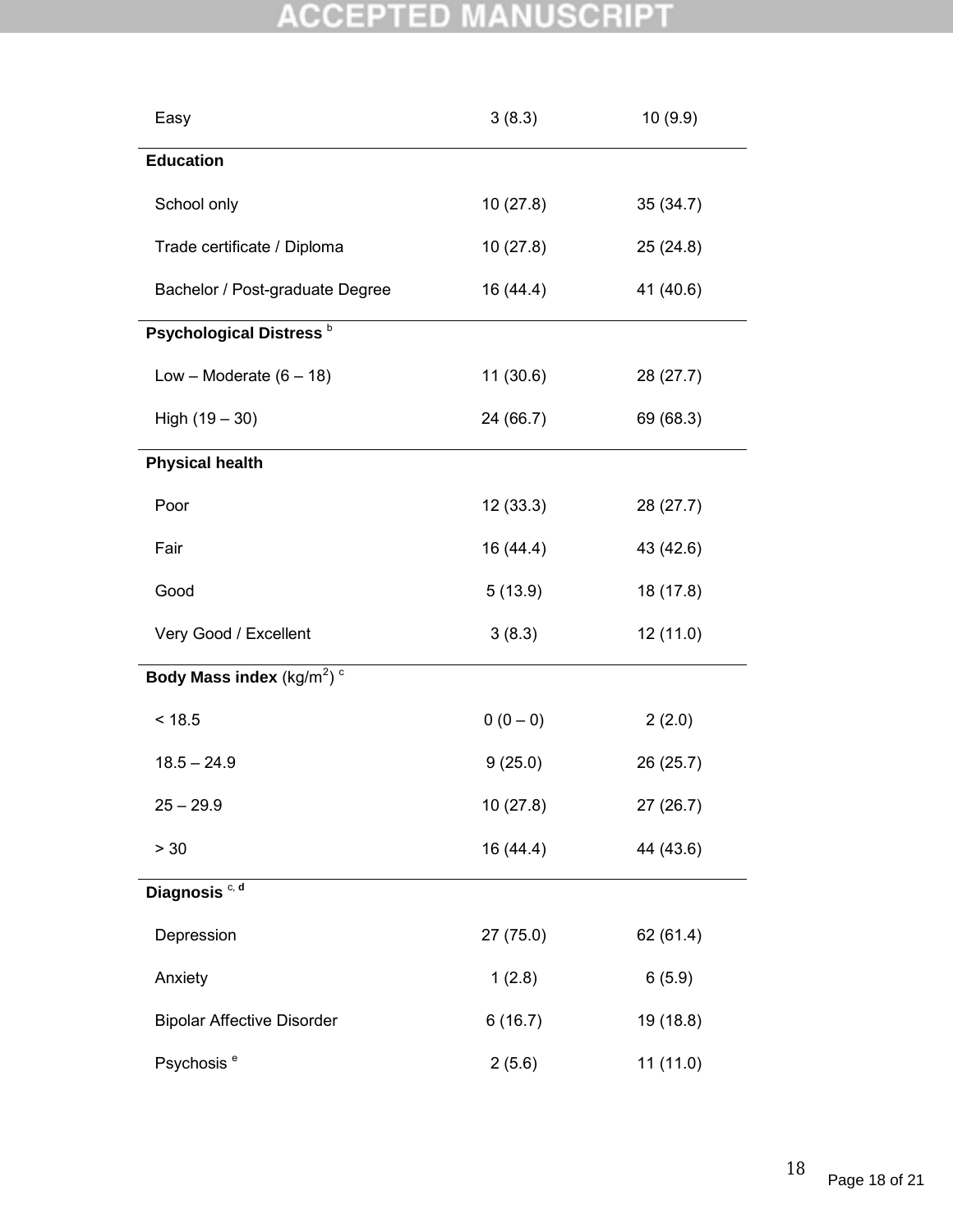| <b>Post Traumatic Stress Disorder</b> | 5(13.9) | 12 (11.9) |
|---------------------------------------|---------|-----------|
| Other <sup>f</sup>                    | 1(2.8)  | 7 (7.0)   |

### **Notes**

<sup>a</sup> Not working: Looking for employment, full time house keeping, retired, studying,

volunteering

**b Psychological distress derived from the Kessler 6** 

<sup>c</sup> Data retrieved from participant's medical records

<sup>d</sup> Diagnosis: It is noted that some participants had more than one primary diagnosis.

e Psychosis: Schizophrenia, Schizoaffective Disorder; Psychotic Disorder

f Other: Obsessive Compulsive Disorder; Eating Disorder; Personality Disorder

422

423

424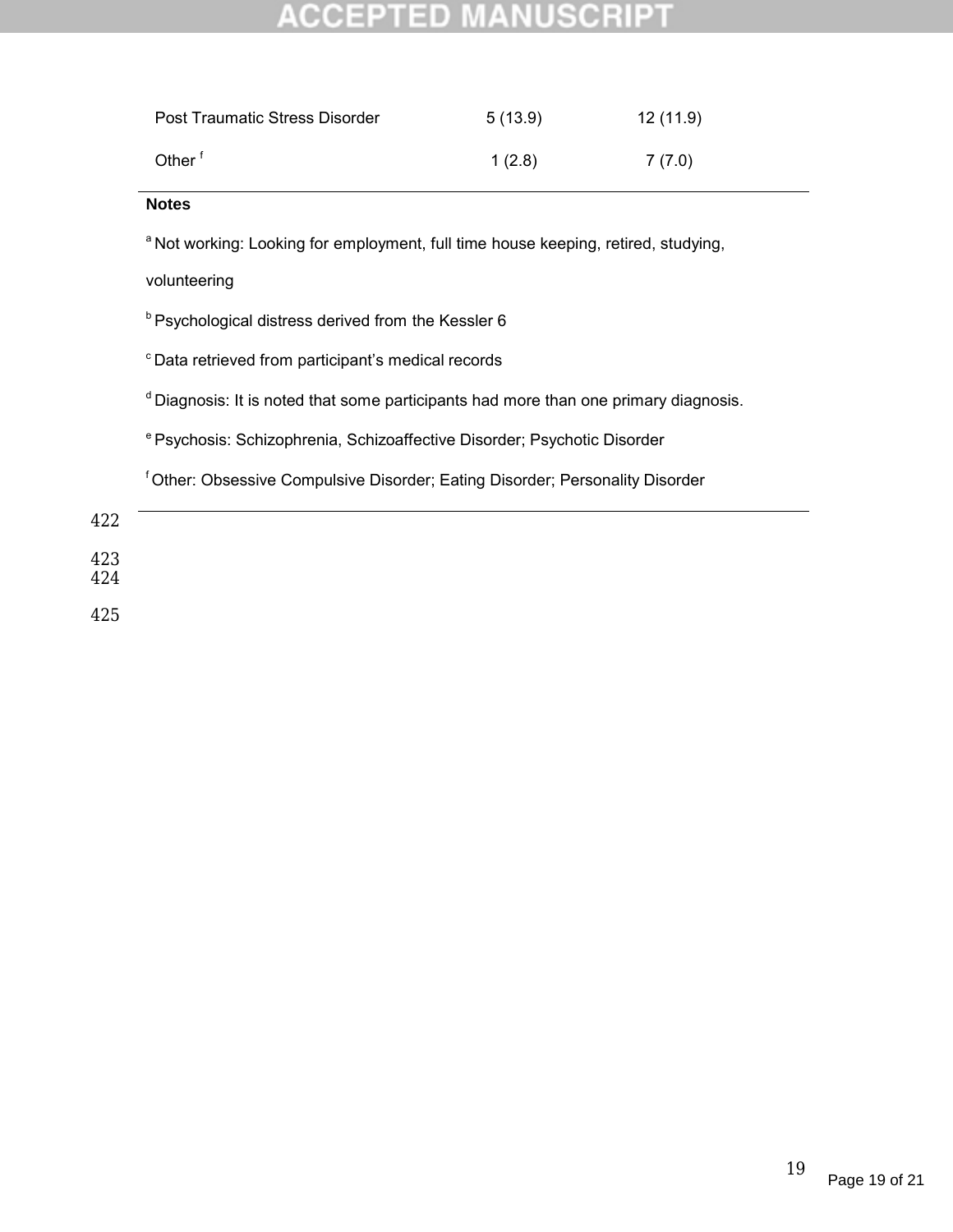### 425

### 426 **Table 2**

- 427 Domain specific self-reported physical activity duration (minutes/week)
- 428

|                                       | Median (IQR)        |  |
|---------------------------------------|---------------------|--|
| Walking for transport                 | $60(10.0 - 131.25)$ |  |
| Walking for recreation and exercise   | $60(0 - 150)$       |  |
| Vigorous gardening and yard work      | $0(0-0)$            |  |
| Vigorous physical activity            | $0(0 - 60)$         |  |
| Moderate physical activity            | $0(0 - 30)$         |  |
| Total self-reported moderate-vigorous |                     |  |
| physical activity <sup>a</sup>        | $225(101.25-600)$   |  |

### **Notes**

 $N = 101$ 

Items reported as median  $(25<sup>th</sup> 75<sup>th</sup>$  percentile)

<sup>a</sup> Total physical activity excludes vigorous gardening and yard work, and has vigorous activity weighted by two.

| 429 |  |  |  |
|-----|--|--|--|
| 430 |  |  |  |
| 431 |  |  |  |
| 432 |  |  |  |
| 433 |  |  |  |
| 434 |  |  |  |
| 435 |  |  |  |
|     |  |  |  |